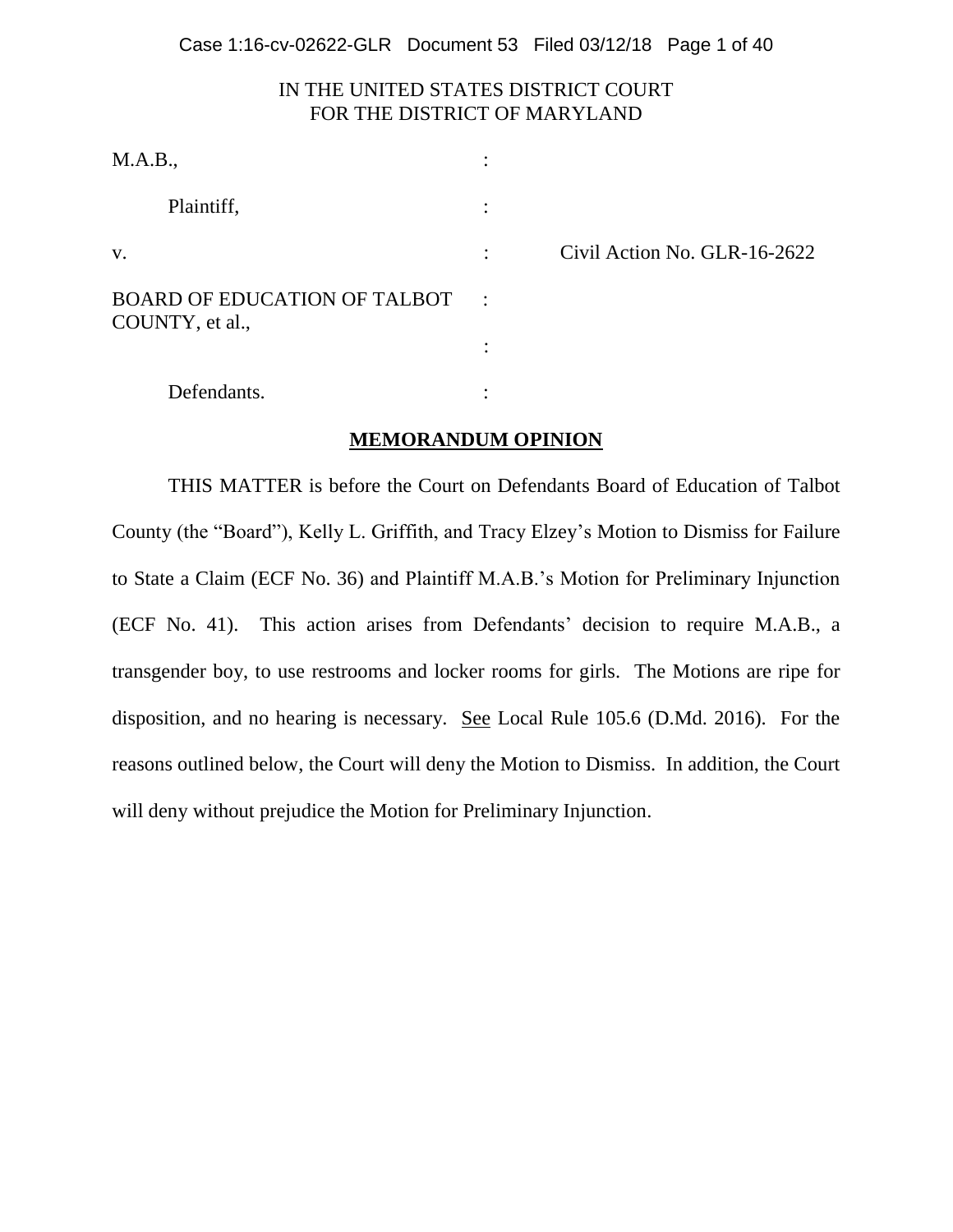Case 1:16-cv-02622-GLR Document 53 Filed 03/12/18 Page 2 of 40

# **I. BACKGROUND<sup>1</sup>**

M.A.B. is a fifteen-year-old boy<sup>2</sup> who attends high school at St. Michaels Middle High School (the "High School"), which is located in Talbot County, Maryland. (Compl.  $\parallel$  2, ECF No. 1). His birth sex,<sup>3</sup> which is usually based on "the appearance of the person's external genitalia," is "female." (Id. ¶¶ 20, 21). Yet M.A.B.'s "deeply-held internal sense of his own gender," known as his gender identity, is male. (Id. ¶¶ 2, 20). "[D]eterminations of gender," unlike determinations of birth sex, are based on "multiple factors." (Id. 121). These factors include "chromosomes, hormone levels, internal and external reproductive organs, and gender identity," with gender identity being the "primary determinant" among them.  $(Id. \P\P 21, 22)$ .

Because M.A.B. was designated female at birth but has a male gender identity, that designation does not accurately reflect his gender identity—giving him the status of a transgender boy. (Id. ¶ 20). As a result, he also has had feelings of gender dysphoria since early childhood. (Id. ¶¶ 2, 26). Gender dysphoria and "the status of being transgender" are "not synonymous," though "they are correlated." (Id. ¶ 24). Gender dysphoria is the "clinically significant distress" experienced by transgender individuals. (Id. ¶ 23). Treatment for gender dysphoria includes "social transitioning," which consists

 $\overline{\phantom{a}}$ 

<sup>&</sup>lt;sup>1</sup> Unless otherwise noted, the Court takes the following facts from M.A.B.'s Amended Complaint and accepts them as true. See Erickson v. Pardus, 551 U.S. 89, 94 (2007) (citations omitted).

<sup>&</sup>lt;sup>2</sup> Throughout the Complaint and the parties' briefing of the instant Motions, the parties have used masculine pronouns to refer to M.A.B. Accordingly, the Court will also use masculine pronouns.

<sup>&</sup>lt;sup>3</sup> The Court uses terms such as "birth sex" to refer to gender designations made at birth.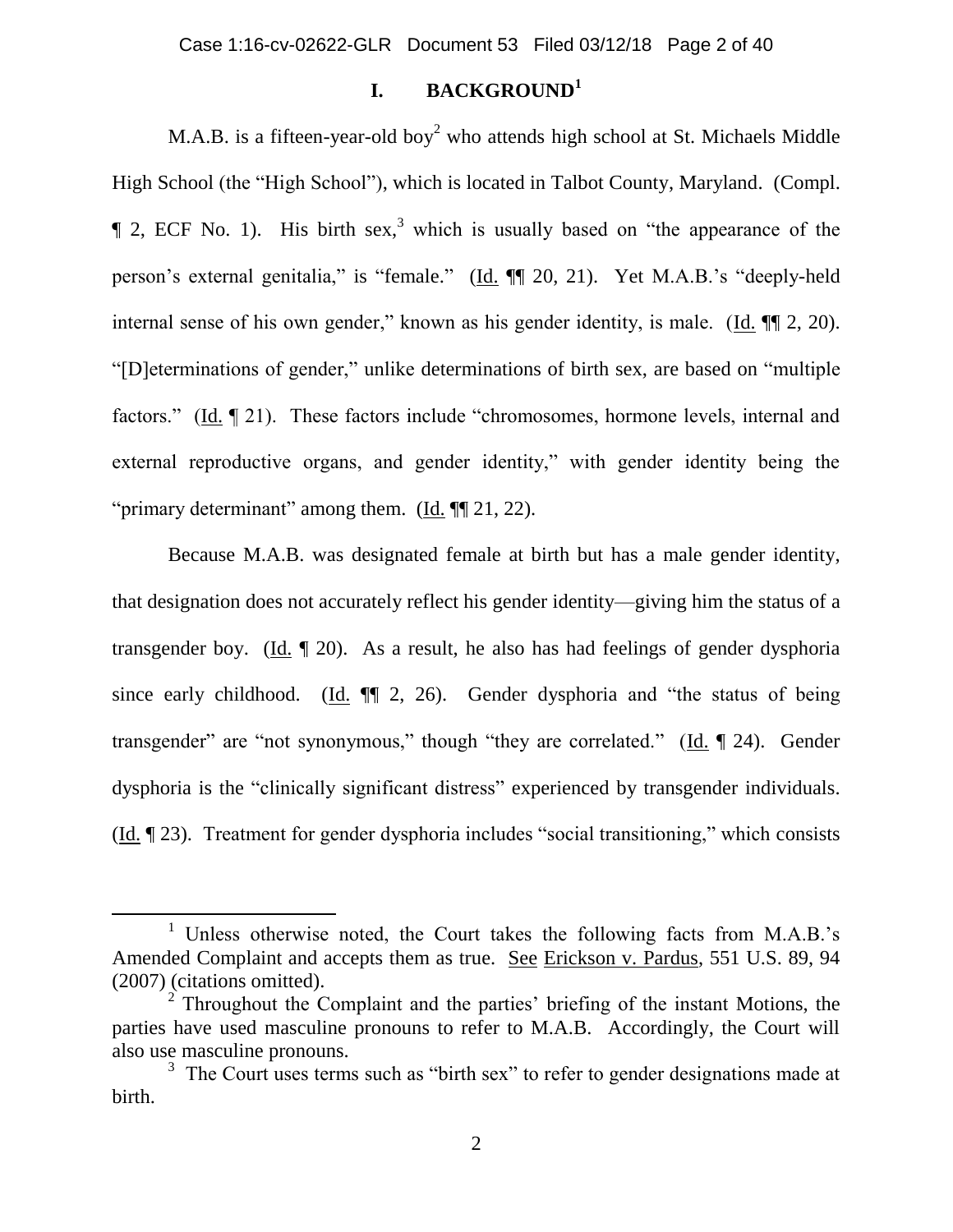of "living consistent with one's gender identity . . . in all aspects of one's life, including when accessing single-sex spaces like restrooms and locker rooms." (Id. 1925). Case 1:16-cv-02622-GLR Document 53 Filed 03/12/18 Page 3 of 40

When M.A.B. was in the sixth grade, he "arrived at the clear realization" that he was a boy. (Id. ¶¶ 2, 26). M.A.B. received a clinical diagnosis of gender dysphoria in 2014, and has been seeing a medical professional regularly for his gender dysphoria and process of gender transition.  $(\underline{Id}$ .  $\P$  26). When M.A.B. turned thirteen, therefore, he began to socially transition to life as male, including going by "a more traditionally masculine chosen first name." (Id. ¶ 28). The Board and the High School "took several steps" to assist M.A.B.'s social transition. (Id. ¶ 30). They addressed him by his new name, addressed him with male pronouns, and conducted a professional development workshop for its staff in 2015 on the topic of transgender students. (Id.). M.A.B. later legally changed his name. (Id. ¶ 28). Since his transition began, M.A.B. "has been generally accepted and recognized as male" by his peers at the High School. (Id. ¶ 29).

While aiding M.A.B.'s social transition in some ways, Defendants prohibited M.A.B. from using the High School's boys' locker rooms, and initially, its boys' restrooms. (Id. ¶ 31). Instead, the Board "designated" three of the High School's singleuse restrooms as "gender neutral" and required M.A.B. to use them when he needed to use the restroom or change his clothes. (Id. ¶ 32). After the United States Court of Appeals for the Fourth Circuit issued its opinion in G.G. ex rel. Grimm v. Gloucester County School Board., 822 F.3d 709 (4th Cir. 2016), Defendants permitted M.A.B. to use the boys' restrooms. (Id. ¶¶ 31, 45). Since M.A.B. began using the boys' restrooms, no male students at the High School have voiced "any discomfort" about M.A.B.'s access.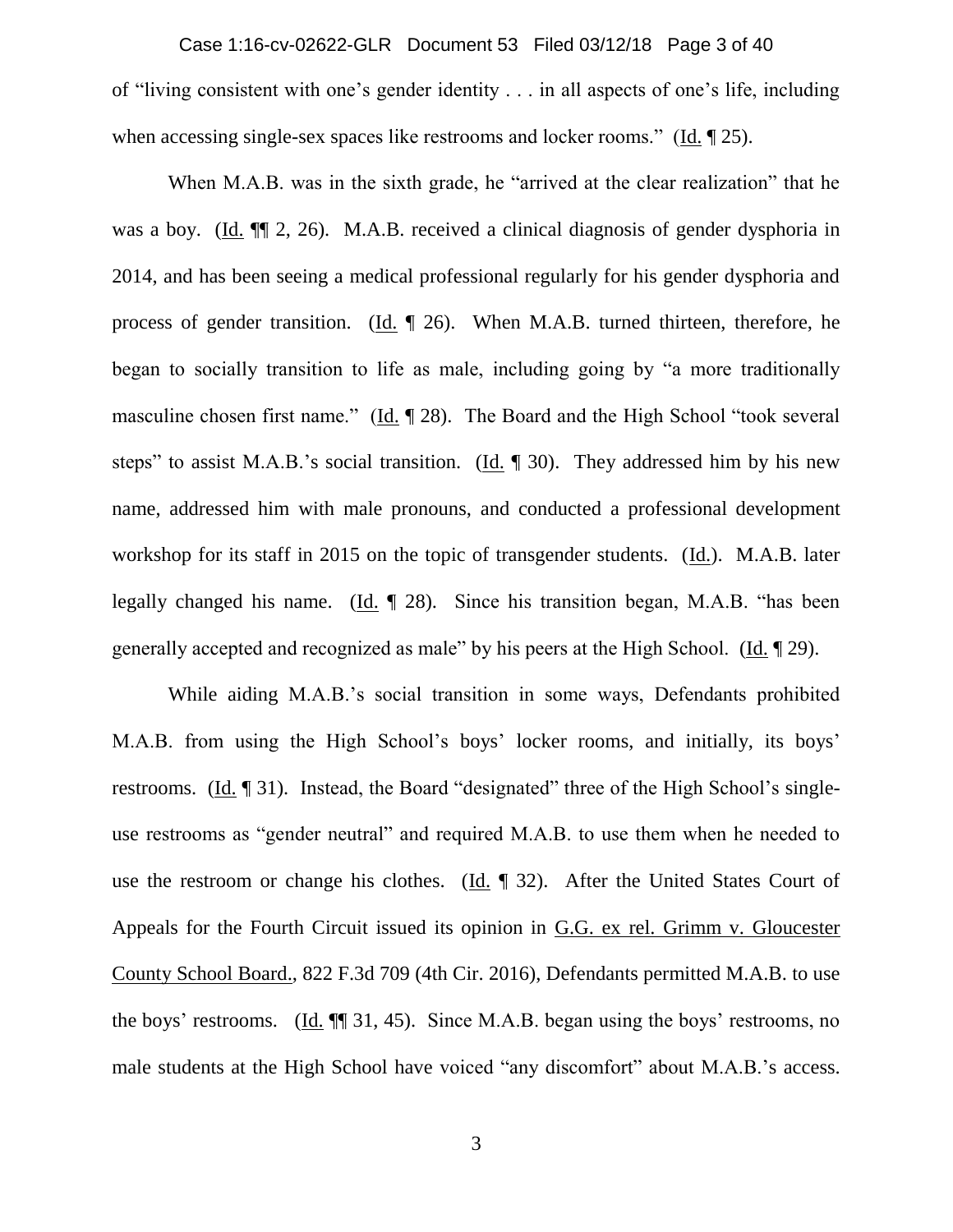(Id. ¶ 49). In fact, many of M.A.B.'s peers "congratulated him" on the Board's decision to allow M.A.B. access. (Id.). Case 1:16-cv-02622-GLR Document 53 Filed 03/12/18 Page 4 of 40

The Board, however, continued to prohibit M.A.B. from using the boys' locker rooms. (Id. ¶¶ 31, 45). It maintained its decision to require M.A.B. to use the restrooms it designated as gender neutral whenever M.A.B. had to change his clothes (the "Policy").<sup>4</sup> (Id.  $\P$  32, 45). Unlike the locker rooms, the designated restrooms the Board requires M.A.B. to use do not have benches or showers. (Id. ¶ 36). Meanwhile, the boys' locker rooms have partitioned stalls for changing clothes and partitioned stalls that have toilets and stall doors. (Id. ¶ 48).

The Board requires only M.A.B., and no other student, to change clothes in the designated restrooms. (Id. 1 37). This has resulted M.A.B. experiencing humiliation and embarrassment, as well as alienation from his peers. (Id. ¶ 38). He has received "weird looks" from other students when using the designated restrooms to change. (Id.). M.A.B., then, "has tried to use them as infrequently and inconspicuously as possible." (Id.).

The designated restrooms are "remotely located" from the boys' and girls' locker rooms and the gymnasium. (Id.  $\parallel$  35). The designated restrooms also do not have lockers. (Id. ¶ 36). So, M.A.B. has to go to his student locker, which is far away from the designated restrooms, before changing his clothes, and his physical education teacher gives him extra time to change.  $(Id. \P \P \ 40, 41)$ . Thus, when M.A.B. took physical

l

<sup>&</sup>lt;sup>4</sup> The Court will refer to the Board's decision to prohibit M.A.B. from using the boys' locker rooms as a "policy," even though the Board simply made a decision and communicated it to M.A.B.'s counsel. (Id. ¶ 45). The High School's principal at the time later advised M.A.B. and his parents of this decision. (Id.).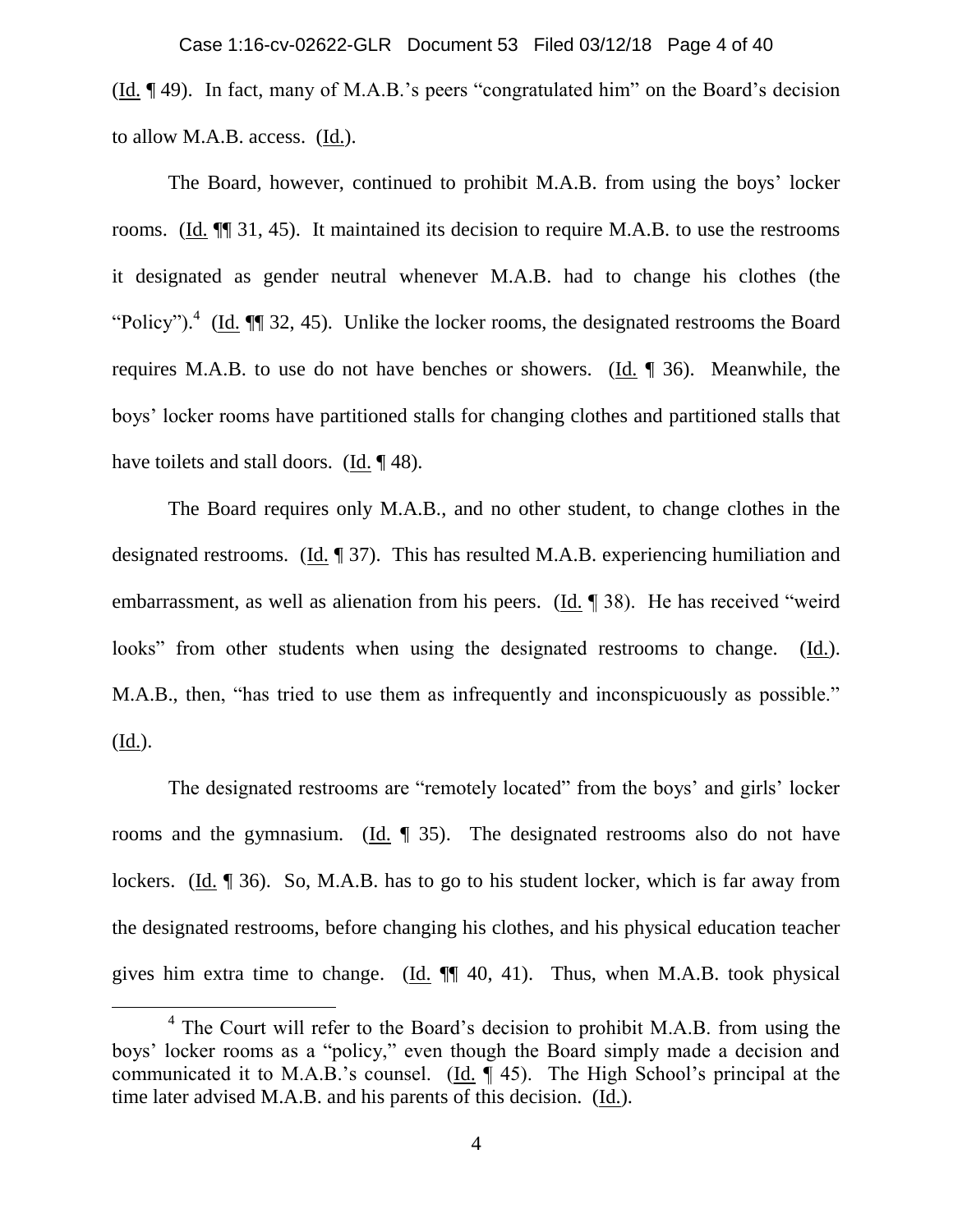education class in 2015, substitute teachers unaware of the Policy forced him to explain why he was tardy to class. (Id.  $\llbracket 41$ ). This required M.A.B. to disclose his transgender status to avoid disciplinary action. (Id.). The "stigma and impracticality" of changing his clothes in the designated restrooms led M.A.B. to attend physical education class without changing when he thought he would not sweat very much. (Id.  $\P$  42). At times, his physical education teacher penalized M.A.B.'s grade for not changing his clothes. (Id.). Case 1:16-cv-02622-GLR Document 53 Filed 03/12/18 Page 5 of 40

M.A.B., by and through his parents and next friends L.A.B. and L.F.B., filed the present action on July 19, 2016 against the Board, Kelly L. Griffith in her official capacity as Superintendent of Talbot County Public Schools, and Tracy Elzey in her official capacity as Principal of the High School. (ECF No. 1). In his four-count Complaint, he alleges claims under: Title IX of the Education of Amendments of 1972, 20 U.S.C. § 1681 et seq. (2018) ("Title IX") (Count I); the Equal Protection Clause of the Fourteenth Amendment to the United States Constitution (Count II); Article 24 of the Maryland Declaration of Rights (Count III); and Article 46 of the Maryland Declaration of Rights (Count IV). (Id. ¶¶ 51–75). M.A.B. seeks judgment declaring that the Policy violates his rights under Title IX, the Fourteenth Amendment, and Articles 24 and 26. (Id. at 17). M.A.B. also seeks a preliminary injunction requiring Defendants to allow him to use the High School boys' locker room on the same terms as other male students. (Id.). Finally, M.A.B. seeks nominal and compensatory damages, costs, and attorneys' fees. (Id.).

Defendants now move to dismiss all counts against them for failure to state a claim upon which relief may be granted under Federal Rule of Civil Procedure 12(b)(6),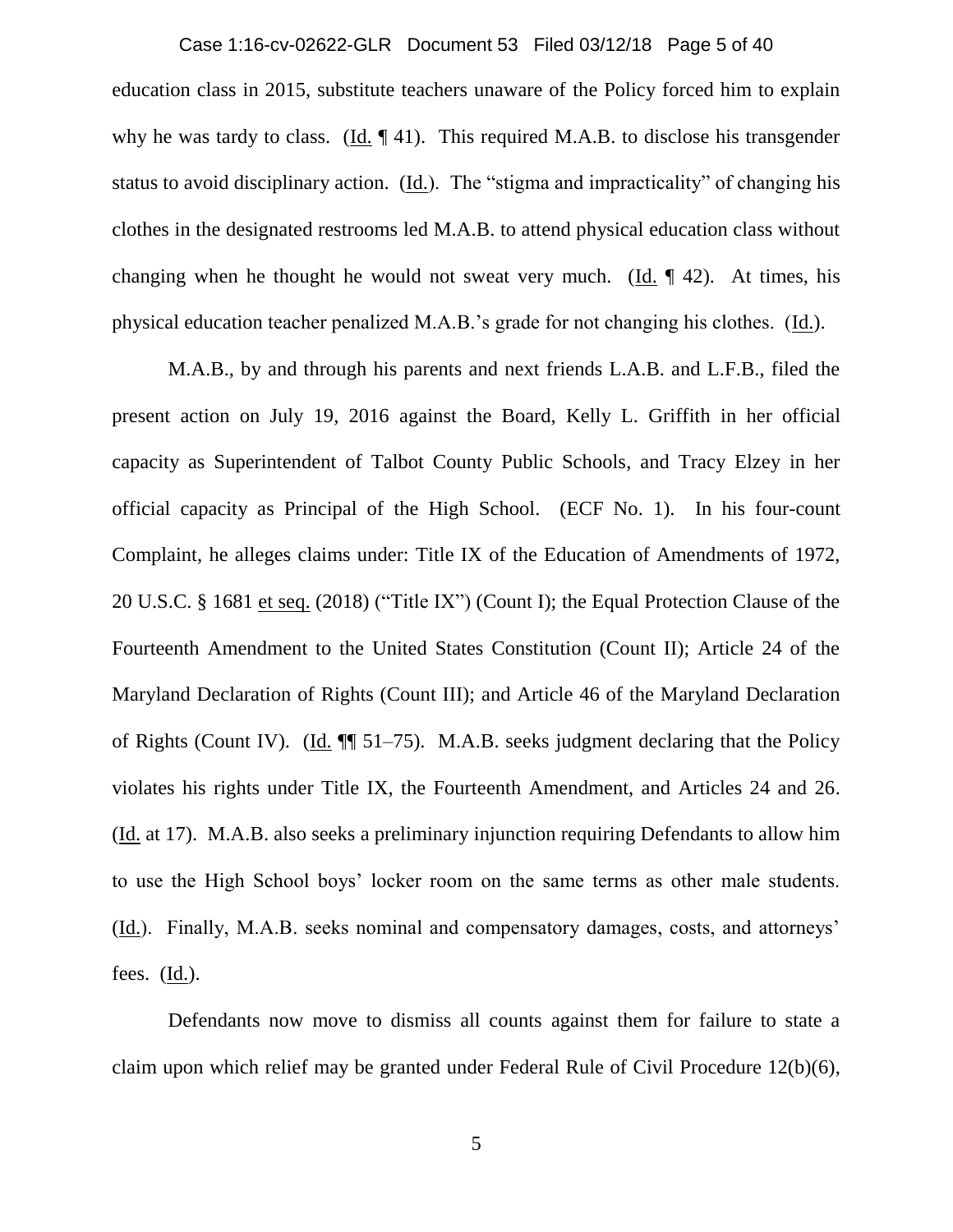filing their Motion on April 18, 2017. (ECF No. 36). M.A.B. filed an Opposition on May 22, 2017. (ECF No. 40). Defendants filed a Reply on June 5, 2017. (ECF No. 42). M.A.B. also moves for a preliminary injunction under Rule 65, filing his Motion on May 22, 2017. (ECF No. 41). Defendants filed an Opposition on June 5, 2017. (ECF No. 43). M.A.B. filed a Reply on June 19, 2017. (ECF No. 44). Case 1:16-cv-02622-GLR Document 53 Filed 03/12/18 Page 6 of 40

#### **II. DISCUSSION**

## **A. Rule 12(b)(6) Standard of Review**

"The purpose of a Rule  $12(b)(6)$  motion is to test the sufficiency of a complaint," not to "resolve contests surrounding the facts, the merits of a claim, or the applicability of defenses." King v. Rubenstein, 825 F.3d 206, 214 (4th Cir. 2016) (quoting Edwards v. City of Goldsboro, 178 F.3d 231, 243–44 (4th Cir. 1999)). A complaint fails to state a claim if it does not contain "a short and plain statement of the claim showing that the pleader is entitled to relief," Fed.R.Civ.P. 8(a)(2), or does not "state a claim to relief that is plausible on its face," Ashcroft v. Iqbal*,* 556 U.S. 662, 678 (2009) (quoting Bell Atl. Corp. v. Twombly*,* 550 U.S. 544, 570 (2007)). A claim is facially plausible "when the plaintiff pleads factual content that allows the court to draw the reasonable inference that the defendant is liable for the misconduct alleged." Id. (citing Twombly, 550 U.S. at 556). "Threadbare recitals of the elements of a cause of action, supported by mere conclusory statements, do not suffice." Id. (citing Twombly*,* 550 U.S. at 555). Though the plaintiff is not required to forecast evidence to prove the elements of the claim, the complaint must allege sufficient facts to establish each element. Goss v. Bank of Am., N.A.*,* 917 F.Supp.2d 445, 449 (D.Md. 2013) (quoting Walters v. McMahen*,* 684 F.3d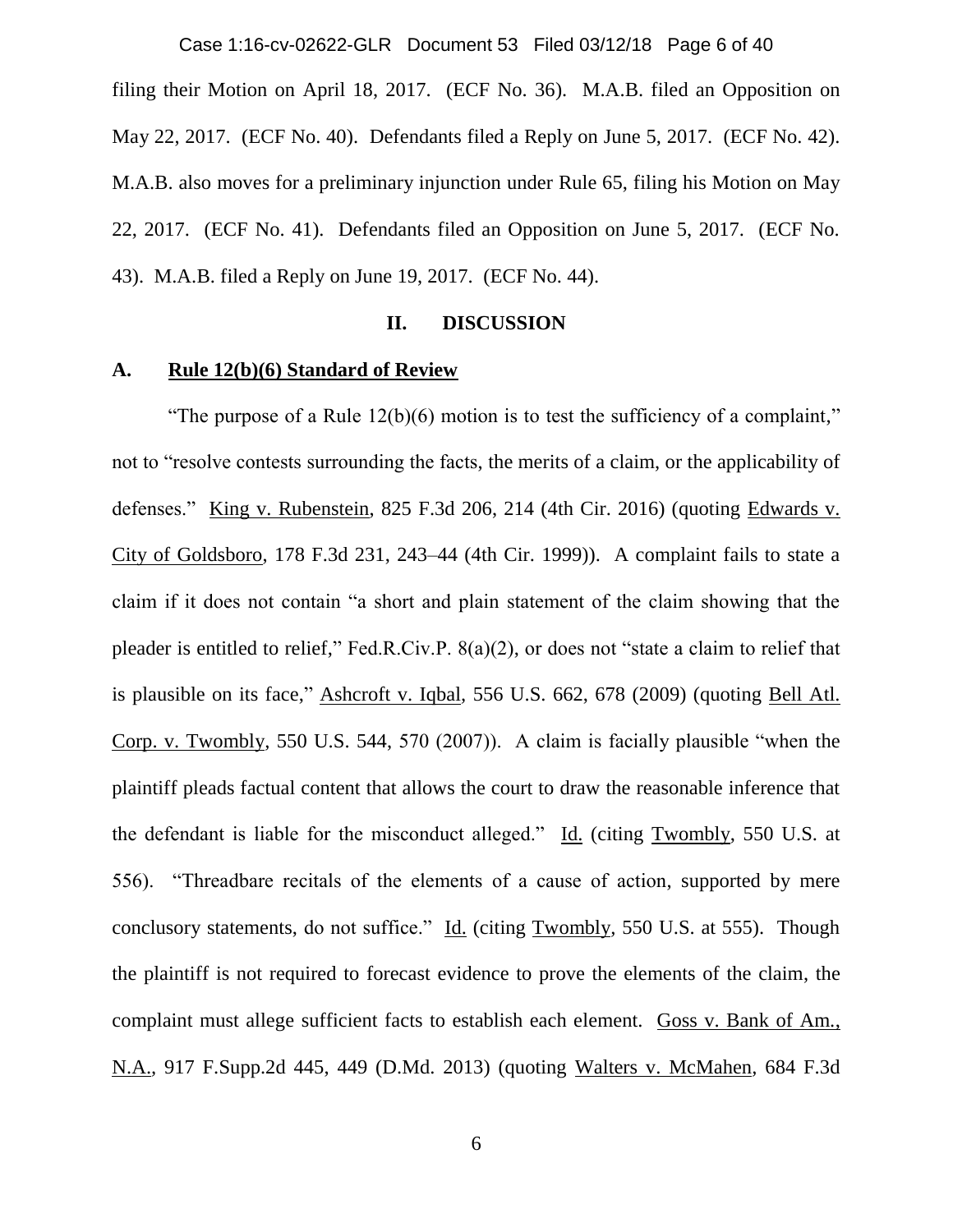435, 439 (4th Cir. 2012)), aff'd sub nom., Goss v. Bank of Am., NA, 546 F.App'x 165 (4th Cir. 2013). Case 1:16-cv-02622-GLR Document 53 Filed 03/12/18 Page 7 of 40

In considering a Rule 12(b)(6) motion, a court must examine the complaint as a whole, consider the factual allegations in the complaint as true, and construe the factual allegations in the light most favorable to the plaintiff. Albright v. Oliver, 510 U.S. 266, 268 (1994); Lambeth v. Bd. of Comm'rs of Davidson Cty., 407 F.3d 266, 268 (4th Cir. 2005) (citing Scheuer v. Rhodes, 416 U.S. 232, 236 (1974)). But, the court need not accept unsupported or conclusory factual allegations devoid of any reference to actual events, United Black Firefighters v. Hirst, 604 F.2d 844, 847 (4th Cir. 1979), or legal conclusions couched as factual allegations, Iqbal, 556 U.S. at 678.

#### **B. Rule 12(b)(6) Analysis**

As a threshold matter, Defendants argue that the Court must dismiss all of M.A.B.'s claims against the Board because the Board enjoys sovereign immunity under the Eleventh Amendment to the United States Constitution. The Court disagrees.

The Eleventh Amendment provides: "The Judicial power of the United States shall not be construed to extend to any suit in law or equity, commenced or prosecuted against one of the United States by Citizens of another State." U.S. Const. amend. XI. The Supreme Court of the United States has construed the Eleventh Amendment as also protecting states from federal court suits brought by the state's own citizens. Lee-Thomas v. Prince George's Cty. Pub. Schs., 666 F.3d 244, 248 (4th Cir. 2012) (quoting Port Auth. Trans-Hudson Corp. v. Feeney, 495 U.S. 299, 304 (1990)). Eleventh Amendment immunity extends to "state agents and instrumentalities." Id. (quoting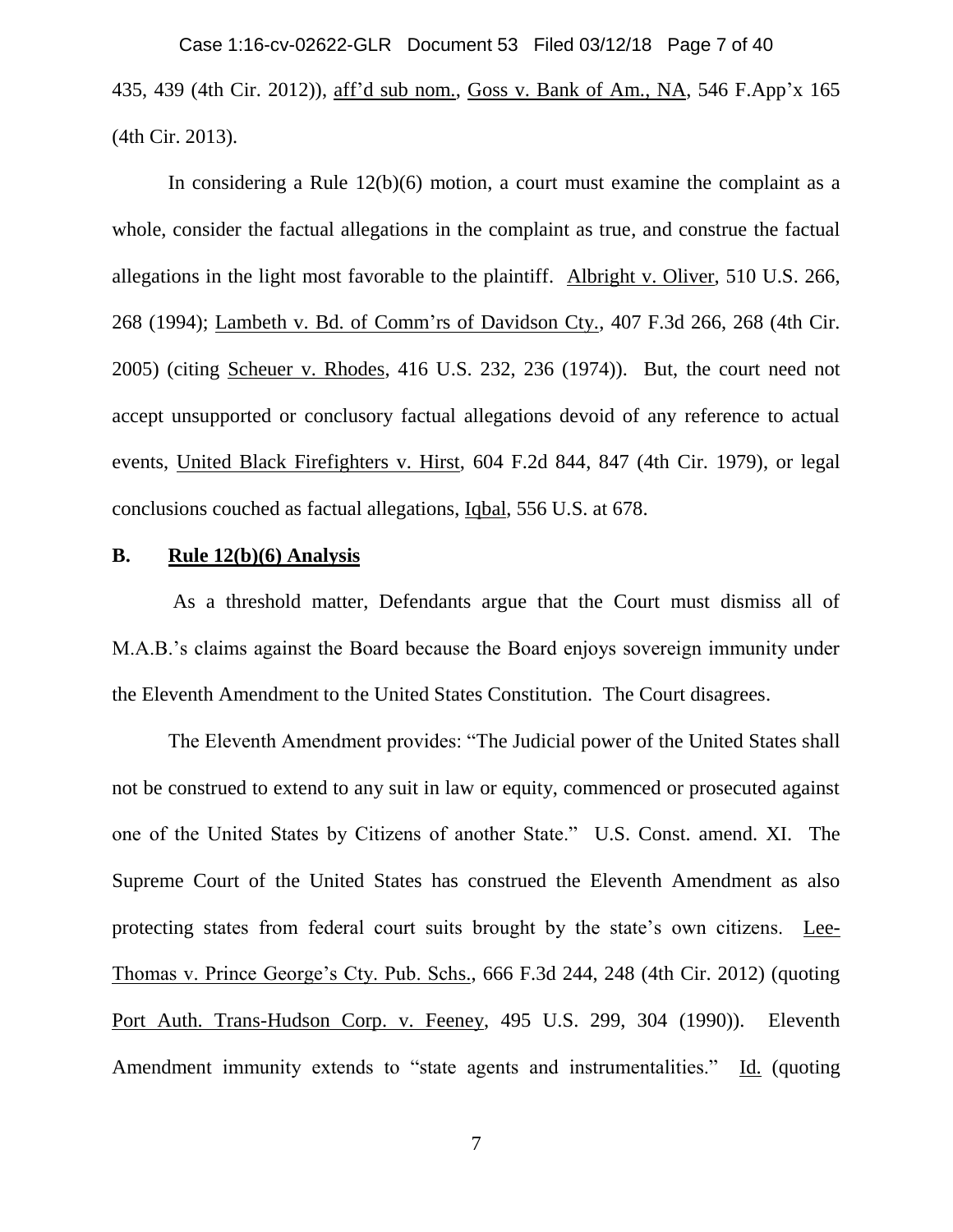Case 1:16-cv-02622-GLR Document 53 Filed 03/12/18 Page 8 of 40

Regents of the Univ. of Cal. v. Doe, 519 U.S. 425, 429 (1997)). As a matter of Maryland law, county school boards of education are state instrumentalities, and therefore are generally entitled to immunity under the Eleventh Amendment. See, e.g., Farrell v. Bd. of Educ., No. GLR-16-2262, 2017 WL 1078014, at \*3 (D.Md. Mar. 21, 2017) (citing Lewis v. Bd. of Educ., 262 F.Supp.2d 608, 612 (D.Md. 2003)).

Nevertheless, there are exceptions. One exception is when a state waives its Eleventh Amendment immunity from suit in a federal court. Lee-Thomas, 666 F.3d at 249. The Maryland legislature enacted a statute that waived a county board of education's Eleventh Amendment immunity "for all claims in the amount of \$100,000 or less." Md.Code Ann., Cts. & Jud. Proc. § 5-518(c) (West 2018). As interpreted by the Court of Appeals of Maryland, § 5-518(c) waives a county board of education's Eleventh Amendment immunity to suit from a plaintiff's discrimination claim under a federal law. Bd. of Educ. v. Zimmer–Rubert, 973 A.2d 233, 243 (Md. 2009). The Court of Appeals later clarified that its interpretation of § 5-518(c) in Zimmer–Rubert applies to all "tort or insurable" claims. Beka Indus., Inc. v. Worcester Cty. Bd. of Educ., 18 A.3d 890, 896 (Md. 2011). Under Maryland law, the definition of "tortious act or omission" encompasses constitutional torts. See Espina v. Jackson, 112 A.3d 442, 450 (Md. 2015) (holding that under Maryland's Local Government Tort Claims Act, "tortious acts or omissions" includes constitutional torts); see also, e.g., Green v. N.B.S., Inc., 976 A.2d 279, 287 (Md. 2009) ("[T]he term 'tort' as defined by Blacks encompasses all 'civil wrong.'" (citation omitted)).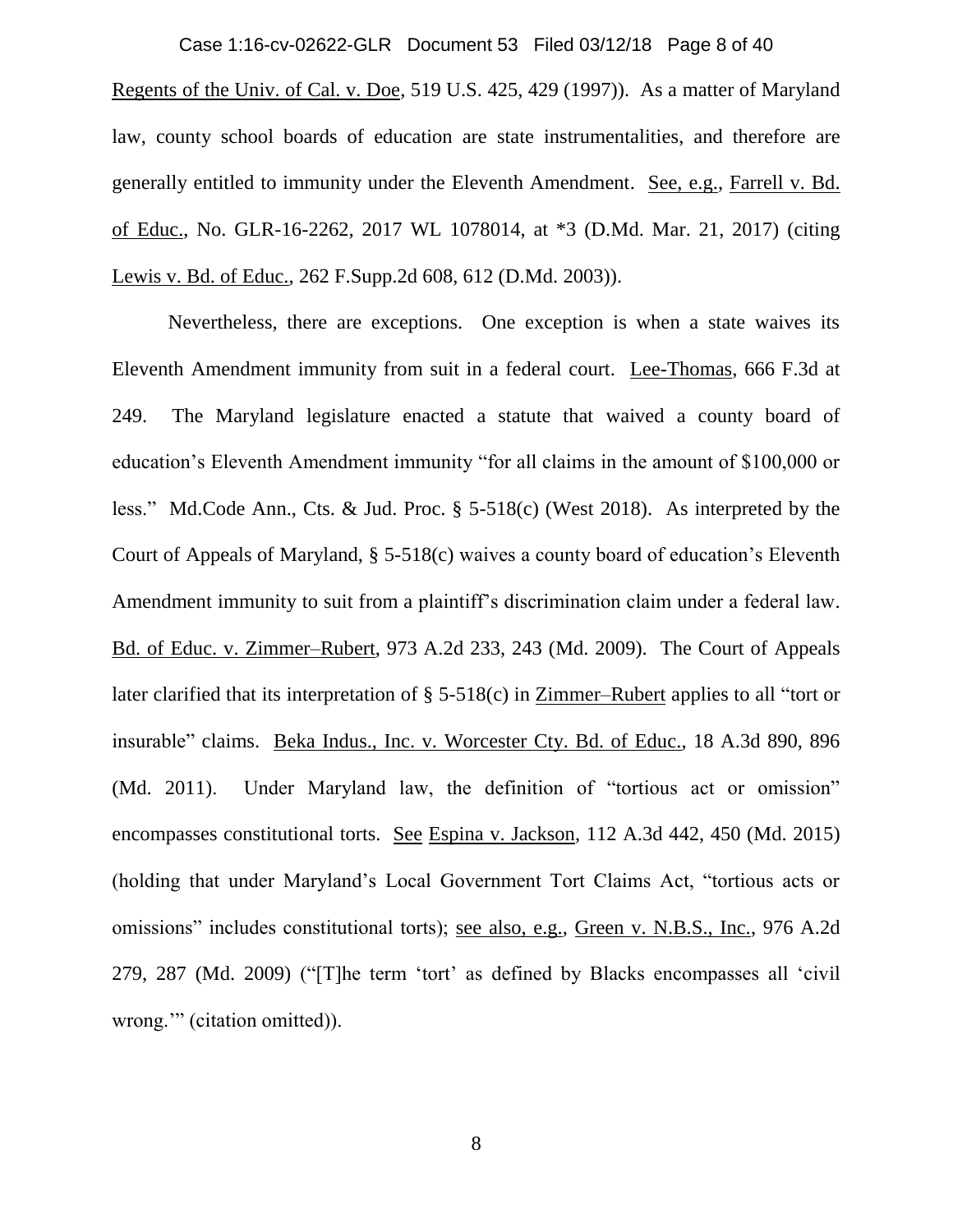Case 1:16-cv-02622-GLR Document 53 Filed 03/12/18 Page 9 of 40

Here, M.A.B. brings two sets of causes of action against the Board and the other Defendants: (1) a discrimination claim under Title IX (Count I); and (2) claims under the Fourteenth Amendment to the United States Constitution and associated Maryland Declaration of Rights provisions (Counts II–IV). Because § 5-518(c) waives a county board of education's Eleventh Amendment immunity from discrimination claims under federal law and the constitution, the Court concludes that such immunity does not apply to M.A.B.'s claims against the Board. Accordingly, the Court will not dismiss M.A.B.'s claims against the Board on Eleventh Amendment immunity grounds.

Defendants move to dismiss all of M.A.B.'s remaining claims for failure to state a claim under Title IX and the Fourteenth Amendment and associated state constitutional provisions. At bottom, the Court concludes that M.A.B. sufficiently states a claim under both sets of causes of action. The Court addresses each set in turn.

#### **1. Title IX**

Defendants contend that the Court should interpret Title IX narrowly to only prohibit discrimination on the basis of birth sex. M.A.B. replies that the Court should interpret Title IX more broadly to include discrimination on the basis of transgender status. In short, the Court agrees with M.A.B.'s interpretation of Title IX and concludes that M.A.B. has sufficiently stated a claim of sex discrimination.

## **i. 34 C.F.R. § 106.33 (2017) and Transgender Status**

Title IX provides, in relevant part: "[n]o person . . . shall, on the basis of sex, be excluded from participation in, be denied the benefits of, or be subjected to discrimination under any education program or activity receiving Federal financial

9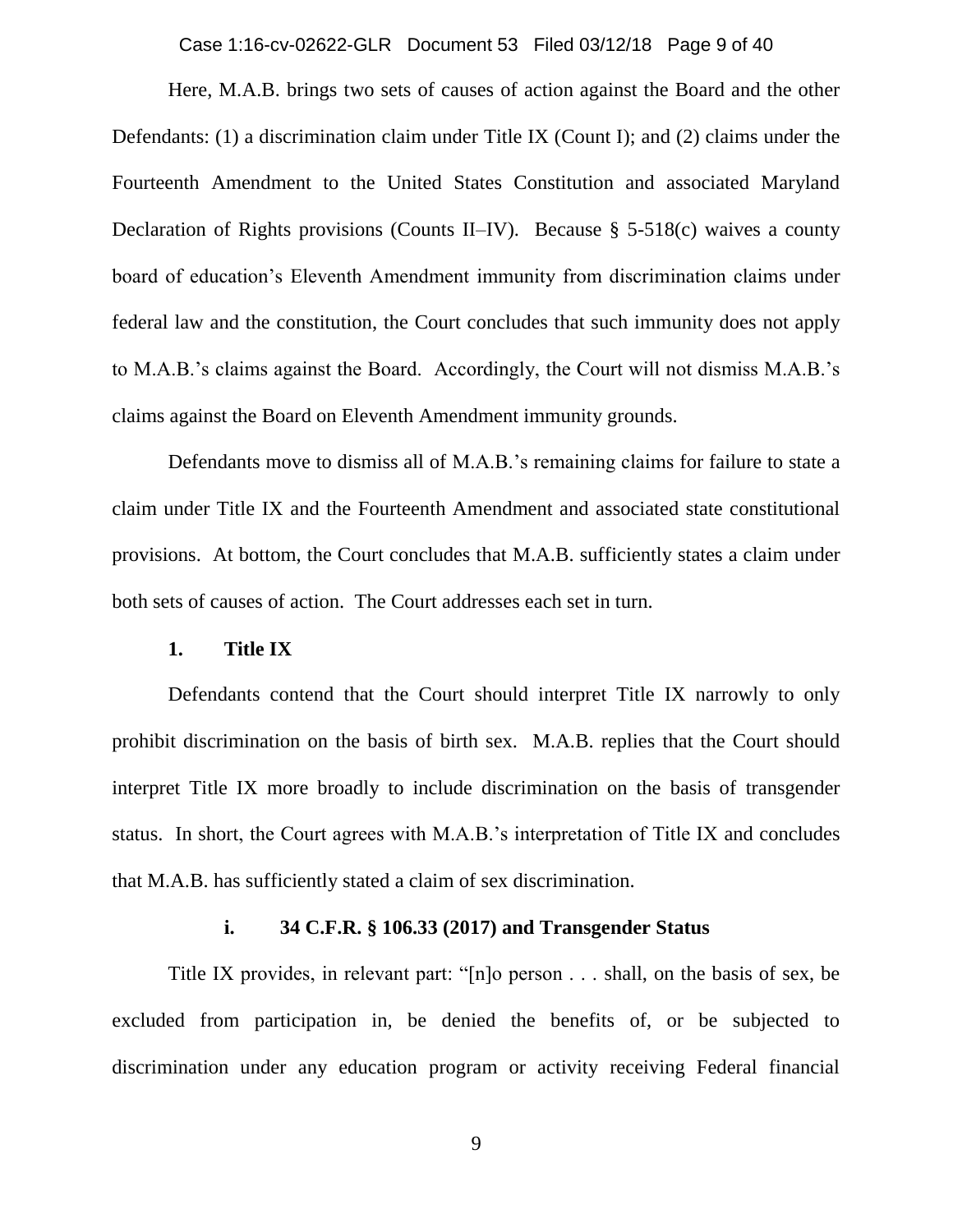assistance." 20 U.S.C. § 1681(a) (2018). To allege a violation of Title IX, M.A.B. must show: "(1) that he was excluded from participation in an education program because of his sex; (2) that the educational institution was receiving federal financial assistance at the time of his exclusion; and (3) that the improper discrimination caused [M.A.B.] harm." G.G. ex rel. Grimm v. Gloucester Cty. Sch. Bd. (Grimm I), 822 F.3d 709, 718 (4th Cir. 2016), vacated, 137 S.Ct. 1239 (2017).<sup>5</sup> Case 1:16-cv-02622-GLR Document 53 Filed 03/12/18 Page 10 of 40

Title IX does not prohibit all distinctions on the basis of sex. Id. Under one of Title IX's implementing regulations, 34 C.F.R. § 106.33 (2017), Title IX permits separating toilets, locker rooms, and shower facilities on the basis of sex as long as they are "comparable." Grimm I observed that "[b]y implication," then, § 106.33 permits schools to exclude those with a birth sex of female from male facilities and vice-versa. 822 F.3d at 720.

Defendants maintain that because § 106.33 refers to males and females unambiguously, the Court must interpret Title IX to apply only to discrimination on the

 $\overline{\phantom{a}}$ 

<sup>&</sup>lt;sup>5</sup> The Supreme Court vacated the Fourth Circuit's judgment in  $G$ rimm I in light of the United States Department of Education and United States Department of Justice issuing a letter withdrawing the guidance documents that the judgment examined. See 137 S.Ct. at 1239; see also U.S. Dep't of Just. Civil Rights Div. & U.S. Dep't of Educ. Office for Civil Rights, Dear Colleague Letter (Feb. 22, 2017), https://www2.ed.gov/ about/offices/list/ocr/letters/colleague-201702-title-ix.pdf. Grimm I remains binding law of the Fourth Circuit, however, "unless it is overruled by a subsequent en banc opinion of [the Fourth Circuit] or a superseding contrary decision of the Supreme Court." United States v. Giddins, 858 F.3d 870, 886 n.12 (4th Cir. 2017) (quoting United States v. Collins, 415 F.3d 304, 311 (4th Cir. 2005)). There has been neither an en banc Fourth Circuit opinion nor a superseding contrary Supreme Court decision overruling Grimm I. Thus, the Court will rely on Grimm I to the extent it offers guidance for deciding issues the Motions present.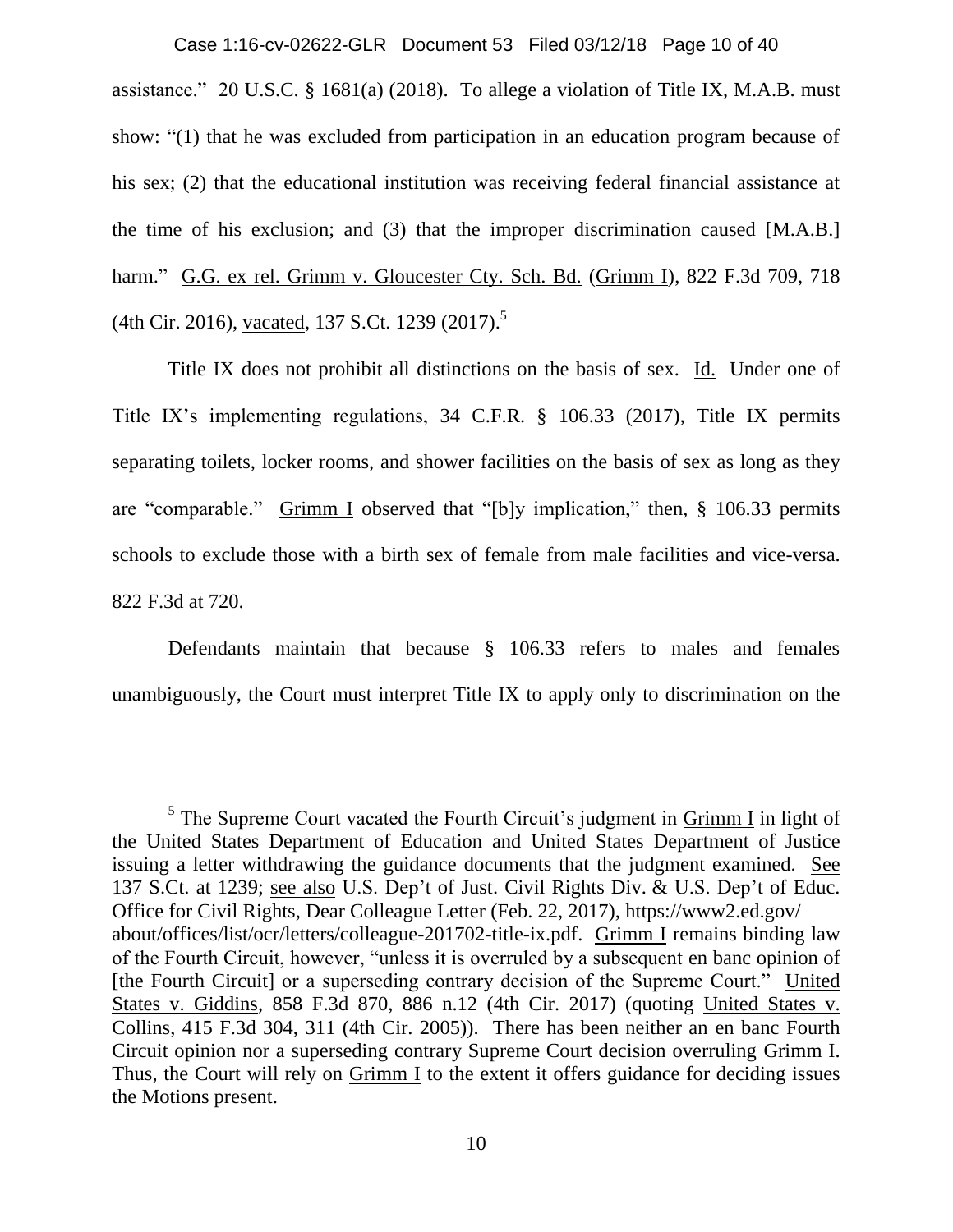basis of birth sex, and does not prohibit discrimination on the basis of transgender status. The Court disagrees. Case 1:16-cv-02622-GLR Document 53 Filed 03/12/18 Page 11 of 40

As Grimm I observed, the Court's "inquiry is not ended" by § 106.33's reference to males and females. Id. "Although the regulation may refer unambiguously to males and females, it is silent as to how a school should determine whether a transgender individual is a male or female for the purpose of access to sex-segregated restrooms." Id.; see also Whitaker by Whitaker v. Kenosha Unified Sch. Dist. No. 1 Bd. of Educ., 858 F.3d 1034, 1047 (7th Cir. 2017) ("Neither [Title IX] nor [its] regulations define the term 'sex.' Also absent from the statute is the term 'biological,' which [the defendant school district] maintains is a necessary modifier.").

The Fourth Circuit went on to hold that a January 7, 2015 opinion letter by the Department of Education's Office for Civil Rights, which interpreted the regulation to require access to sex-segregated facilities be based on gender identity (the "2015 Opinion Letter"), is entitled to deference under Auer v. Robbins, 519 U.S. 452 (1997). Id. But on February 22, 2017, after the Fourth Circuit decided Grimm I, the Department of Education and the Department of Justice issued a guidance document withdrawing the 2015 Opinion Letter. U.S. Dep't of Just. Civil Rights Div. & U.S. Dep't of Educ. Office for Civil Rights, Dear Colleague Letter (Feb. 22, 2017), https://www2.ed.gov/about/ offices/list/ocr/letters/colleague-201702-title-ix.pdf. Thus, with the 2015 Opinion Letter no longer in effect, Grimm I no longer resolves how § 106.33 applies to a transgender student.

11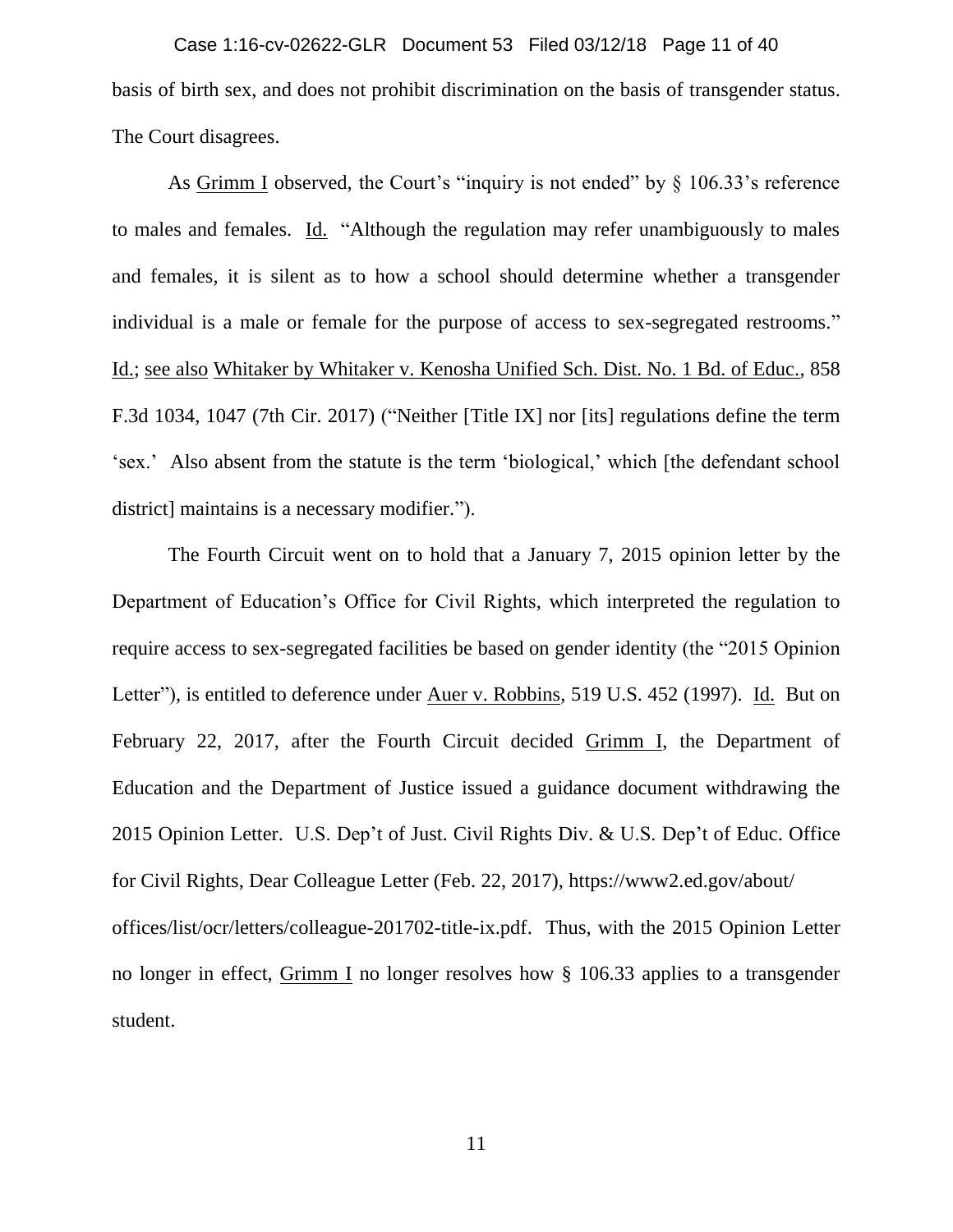Case 1:16-cv-02622-GLR Document 53 Filed 03/12/18 Page 12 of 40

The Fourth Circuit has not spoken on how § 106.33 applies to a transgender person since Grimm I. And the Supreme Court has never addressed the issue. It is wellsettled within the Fourth Circuit, however, that case law interpreting Title VII of the Civil Rights Act of 1964 ("Title VII"), as amended, 42 U.S.C. §§ 2000e et seq. (2018), guides courts in evaluating a Title IX claim. Grimm I, 822 F.3d at 718 (citing Jennings v. Univ. of N.C., 482 F.3d 686, 695 (4th Cir. 2007)). <sup>6</sup> Accordingly, the Court turns to Title VII precedent for guidance.

#### **ii. Title VII and Transgender Status**

The Supreme Court has never addressed how Title VII applies to transgender individuals. Nevertheless, other Supreme Court cases interpreting Title VII provide helpful guidance. In Price Waterhouse v. Hopkins, the Supreme Court held that plaintiff Hopkins, a woman who was denied partnership in an accounting firm, had an actionable claim against that firm because the firm denied her a promotion for failing to conform to gender stereotypes. 490 U.S. 228, 250–53 (1989). Various firm partners described Hopkins as "macho," in need of "a course in charm school," "a lady using foul language," and someone who had been "a tough-talking somewhat masculine hard-nosed manager." Id. at 235. Partners advised her that she could improve her chances for partnership if she were to "walk more femininely, talk more femininely, dress more femininely, wear make-up, have her hair styled, and wear jewelry." Id. (internal quotation marks omitted).

 $\overline{a}$ 

<sup>&</sup>lt;sup>6</sup> For this reason, Defendants' various arguments about why the "very different natures" of Title VII and Title IX precludes reliance on Title VII precedent have no merit. (Defs.' Reply at 3, ECF No. 42).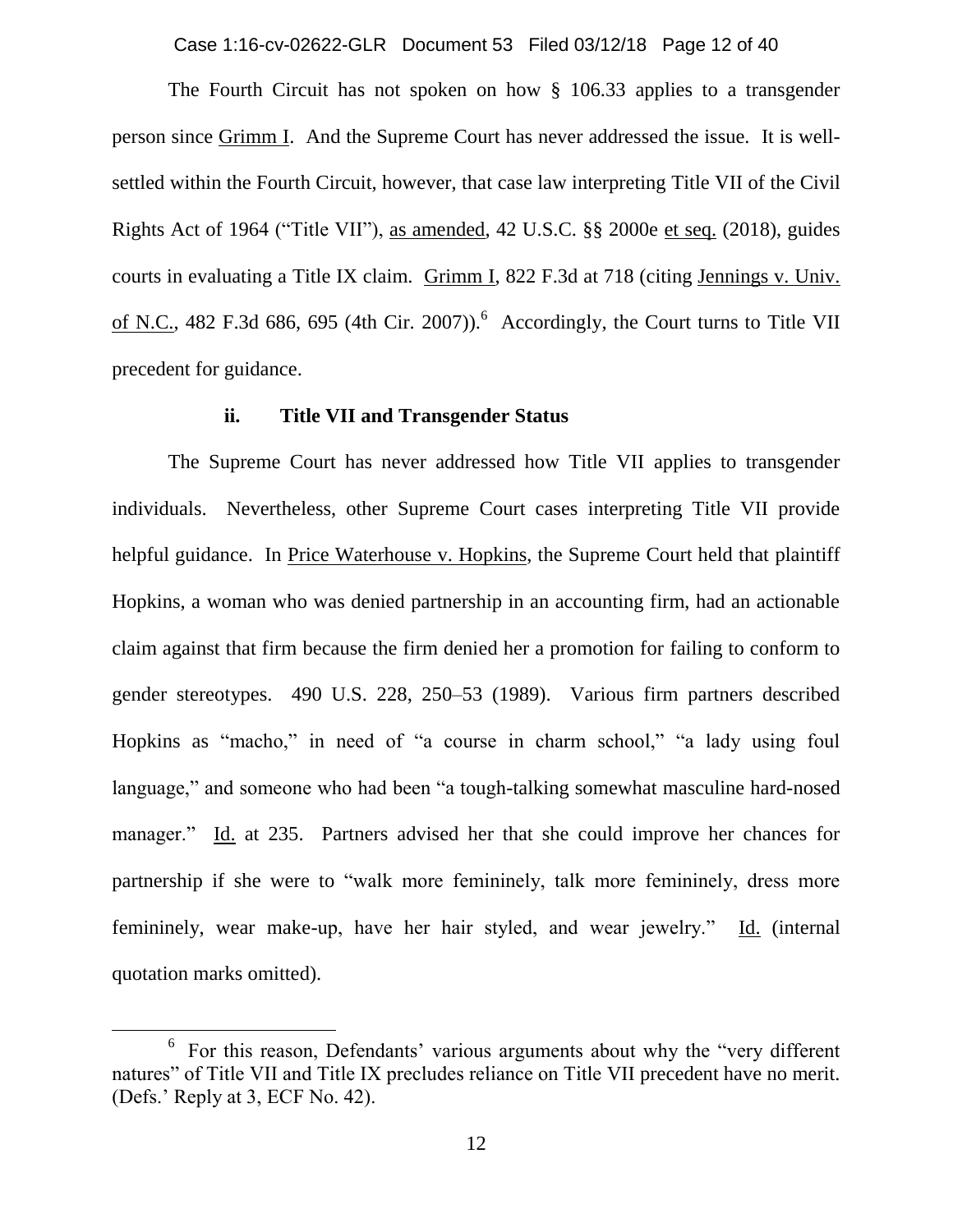Case 1:16-cv-02622-GLR Document 53 Filed 03/12/18 Page 13 of 40

Writing for a plurality, Justice Brennan held that "[i]n the specific context of sex stereotyping," these comments were sufficient to show that the accounting firm "acted on the basis of gender" when it denied Hopkins a promotion. Id. at 250. In doing so, six members of the Court agreed that Title VII barred not only discrimination because Hopkins was a woman, but also for "sex stereotyping" because she failed to act according to the gender stereotype of a woman. Id. at 250–51; id. at 258–61 (White, J., concurring); id. at 272–73 (O'Connor, J., concurring). Thus, Price Waterhouse establishes that Title VII's prohibition on discrimination because of sex includes—more broadly—gender stereotyping. See id. at 251 ("[W]e are beyond the day when an employer could evaluate employees by assuming or insisting that they matched the stereotype associated with their group.").

After Price Waterhouse, the Supreme Court confirmed this broader interpretation of Title VII in Oncale v. Sundowner Offshore Services, Inc., 523 U.S. 75 (1998). There, the Court held that Title VII's prohibition of sex discrimination is broad enough to include same-sex harassment claims. Id. at 79. Justice Scalia, writing for a unanimous Court, observed that "statutory prohibitions often go beyond the principal evil to cover reasonably comparable evils, and it is ultimately the provisions of our laws rather than the principal concerns of our legislators by which we are governed." Id.

The Fourth Circuit has not applied Price Waterhouse in the context of claims brought by transgender persons, or gender stereotyping claims more generally, under Title VII. But see G.G. v. Gloucester Cty. Sch. Bd. (Grimm II), 654 F.App'x 606, 606– 07 (4th Cir. 2016) (Davis, J., concurring) (observing that the Supreme Court "has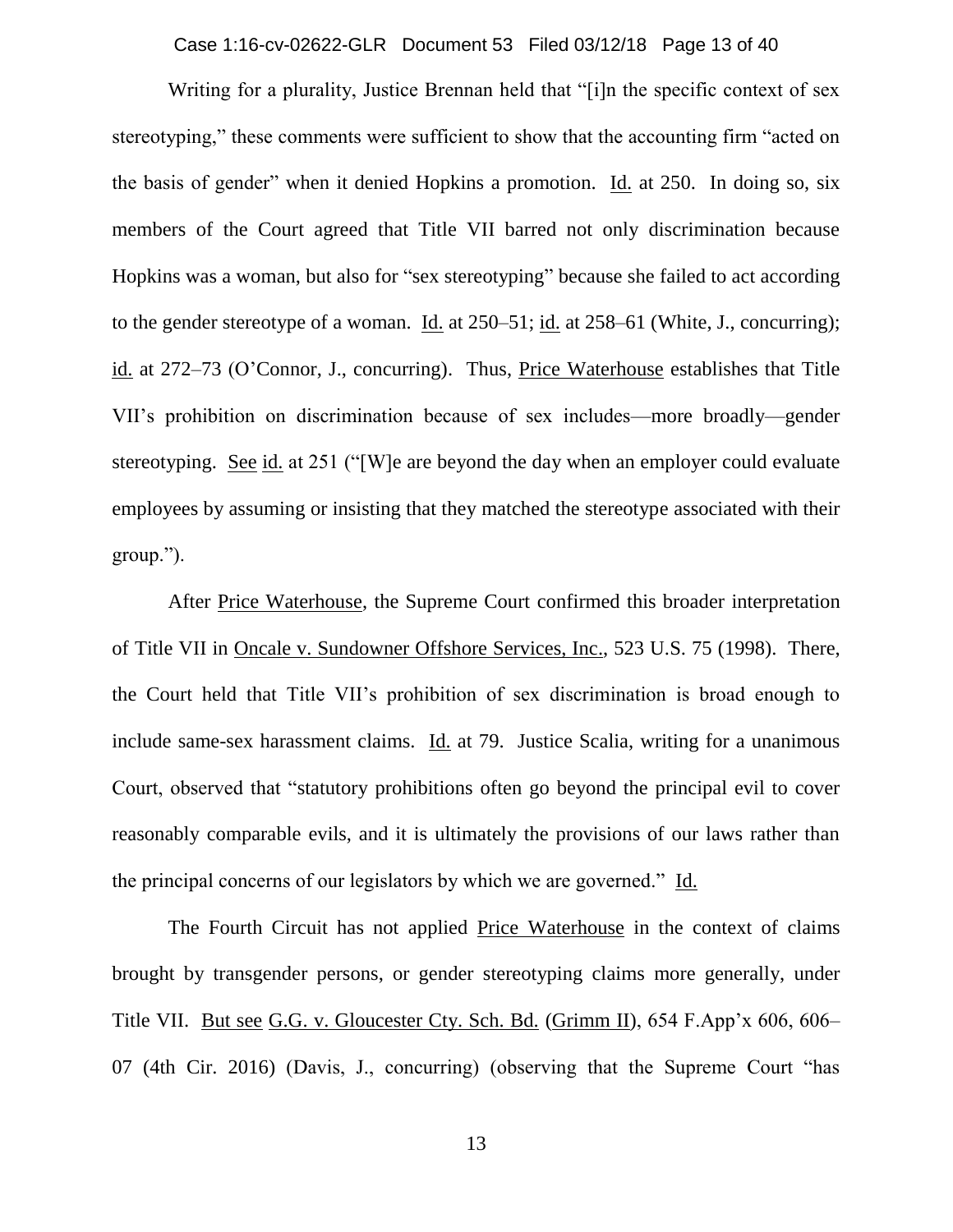expressly recognized" that "failure to conform" to gender stereotypes constitutes sex discrimination under Title VII (citing Price Waterhouse, 490 U.S. at 250–51)). Still, this Court has concluded that discrimination on the basis of transgender status constitutes gender stereotyping because "by definition, transgender persons do not conform to gender stereotypes." Finkle v. Howard Cty., 12 F.Supp.3d 780, 787–88 (D.Md. 2014). As a result, transgender discrimination is per se actionable sex discrimination under Title VII based on Price Waterhouse. Id. Case 1:16-cv-02622-GLR Document 53 Filed 03/12/18 Page 14 of 40

This Court's conclusion is in accord with the First, Sixth, Ninth, and Eleventh Circuits, which have all recognized that claims of discrimination on the basis of transgender status is per se sex discrimination under Title VII or other federal civil rights laws based on Price Waterhouse. See EEOC v. R.G. & G.R. Harris Funeral Homes, Inc., \_\_\_ F.3d \_\_\_, 2018 WL 1177669, at \*5–12 (6th Cir. Mar. 7, 2018) (Title VII); Glenn v. Brumby, 663 F.3d 1312, 1316–19 (11th Cir. 2011) (Title VII); Rosa v. Park W. Bank & Tr. Co., 214 F.3d 213, 215–16 (1st Cir. 2000) (Equal Credit Opportunity Act); Schwenk v. Hartford, 204 F.3d 1187, 1201–03 (9th Cir. 2000) (Gender Motivated Violence Act); see also Smith v. City of Salem, 378 F.3d 566, 575 (6th Cir. 2004) (holding that "sex stereotyping based on a person's gender non-conforming behavior" is unlawful under Title VII); Grimm II, 654 F.App'x at 607 (Davis, J., concurring) (noting that Glenn, Rosa, Schwenk, and Smith "have all recognized that discrimination against a transgender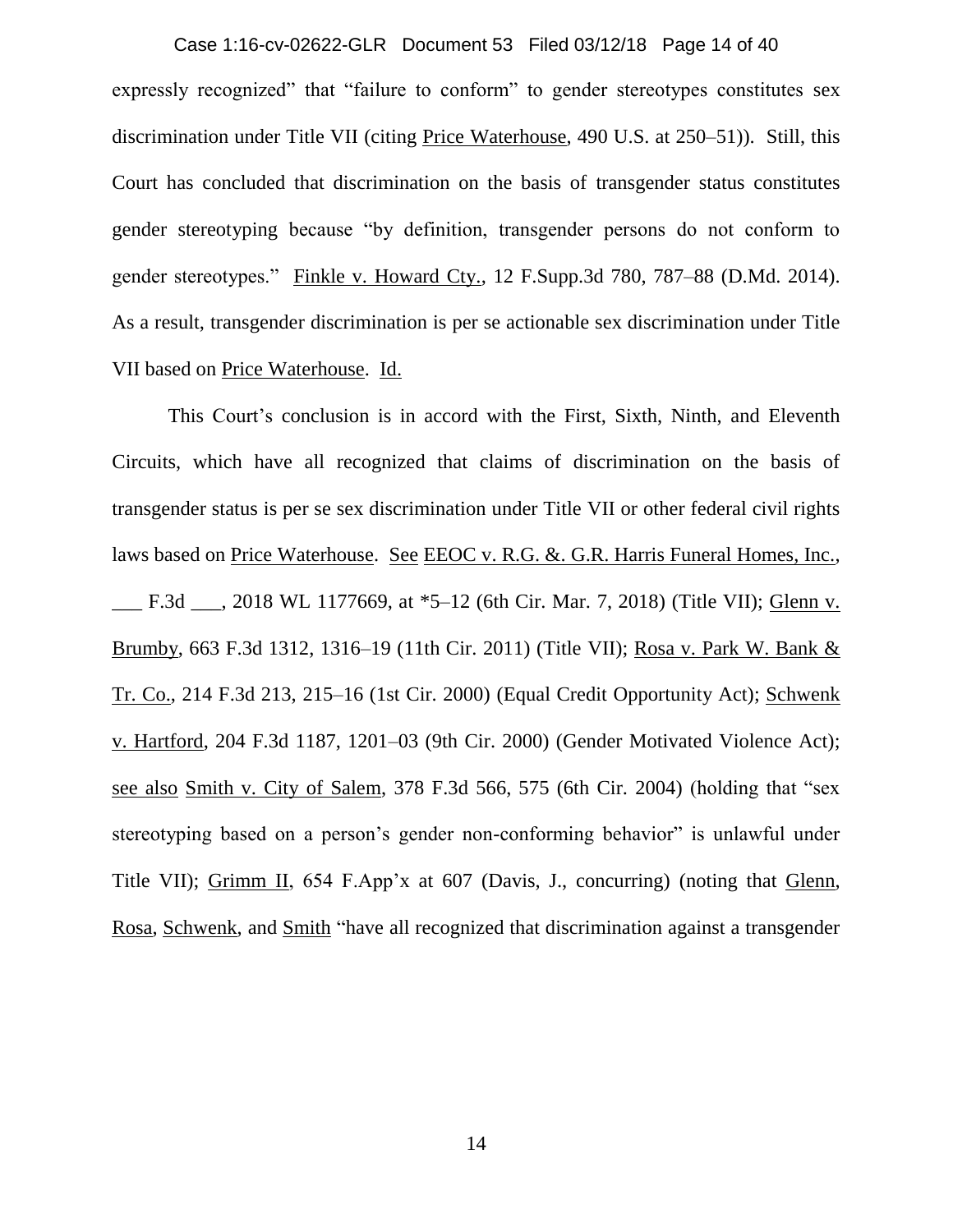individual based on that person's transgender status is discrimination because of sex under federal civil rights statutes").<sup>7</sup> Case 1:16-cv-02622-GLR Document 53 Filed 03/12/18 Page 15 of 40

In addition, more generally, the First, Second, Third, Seventh, and Ninth Circuits have all recognized that an allegation of gender stereotyping is actionable sex discrimination under Title VII based on Price Waterhouse. See Hively v. Ivy Tech Cmty. Coll., 853 F.3d 339, 351–52 (7th Cir. 2017) (en banc); Christiansen v. Omnicom Grp., Inc., 852 F.3d 195, 200–01 (2d Cir. 2017) (per curiam); Prowel v. Wise Bus. Forms, Inc., 579 F.3d 285, 290 (3d Cir. 2009); Nichols v. Azteca Rest. Enters., Inc., 256 F.3d 864, 874–75 (9th Cir. 2001); Higgins v. New Balance Athletic Shoe, Inc., 194 F.3d 252, 261 n.4 (1st Cir. 1999). $^8$  What is more, no Court of Appeals has held otherwise.

Thus, on the basis of the Supreme Court's holding in Price Waterhouse, subsequent opinions of several Courts of Appeals, and this Court's opinion in Finkle, the Court concludes that allegations of gender stereotyping are cognizable as sex-

 $\overline{\phantom{a}}$ 

 $7$  The only Courts of Appeals that arguably have held to the contrary are the Seventh, Eighth, and Tenth Circuits' rulings that transgender status, taken alone, is not entitled to Title VII protection. See Etsitty v. Utah Transit Auth., 502 F.3d 1215, 1221– 22 (10th Cir. 2007); Sommers v. Budget Mktg., Inc., 667 F.2d 748, 749–50 (8th Cir. 1982); Ulane v. E. Airlines, Inc., 742 F.2d 1081, 1084 (7th Cir. 1984).

As this Court has noted, however, "it is unclear what, if any, significance to ascribe" to these holdings because "[i]n light of Price Waterhouse," transgender individuals may bring sex-discrimination claims under a gender-stereotyping theory. Finkle, 12 F.Supp.3d at 788. Indeed, the Seventh Circuit recently explained that its prior decision in Ulane "cannot and does not foreclose" transgender students from bringing sex-discrimination claims based on Price Waterhouse's gender-stereotyping theory. Whitaker, 858 F.3d at 1047.

 $8\text{ As a matter of fact, Defendants appear to agree that under Title VII, sex-}$ discrimination claims under a gender-stereotyping theory are cognizable based on Price Waterhouse. (See Defs.' Reply at 7) (". . . [T]he Supreme Court has recognized since [Price Waterhouse] that gender[-]stereotype discrimination may be evidence of sex discrimination.").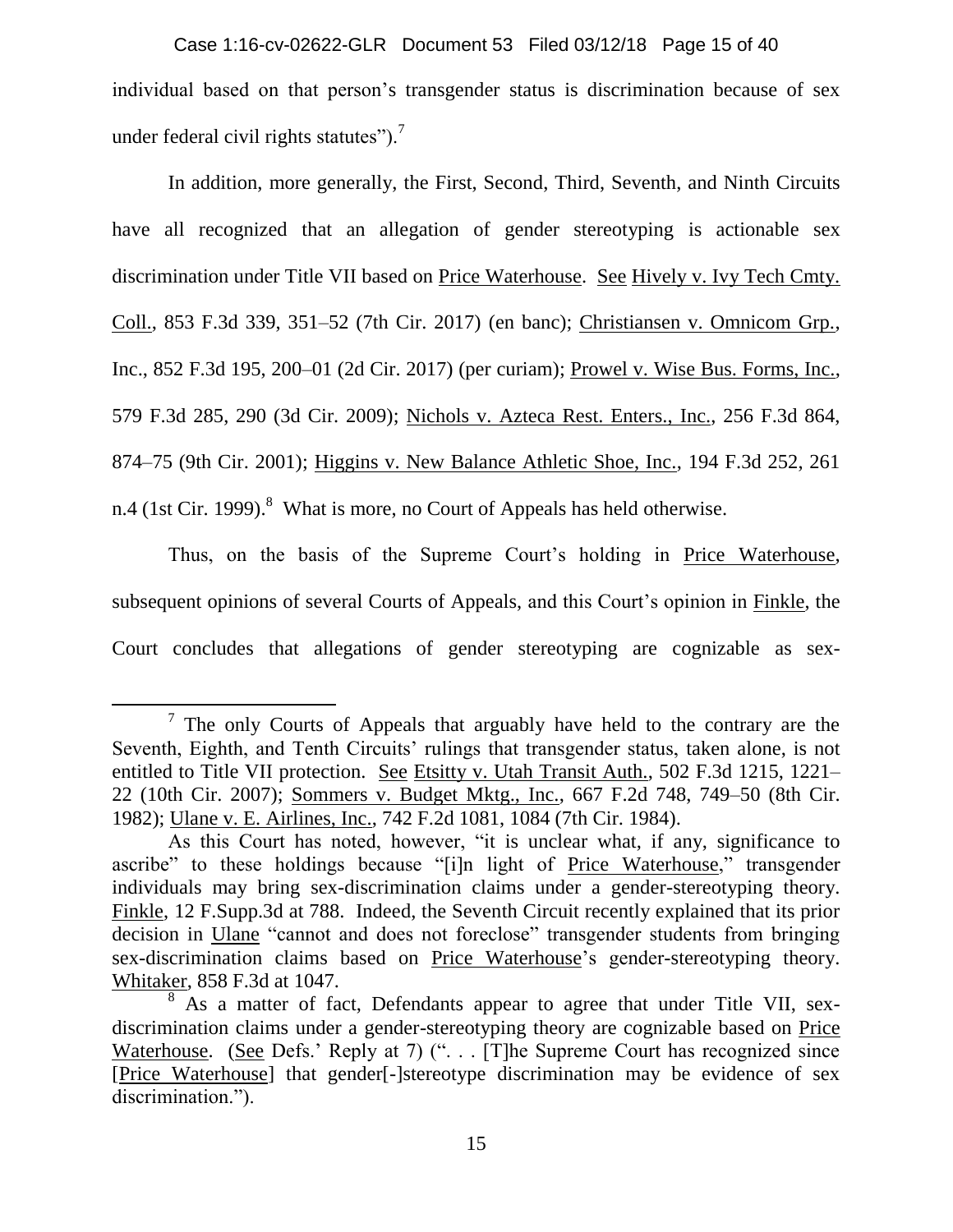discrimination claims under Title VII, and consequently, Title IX. The Court further concludes, on the basis of Finkle and several Courts of Appeals decisions, that claims of discrimination on the basis of transgender status are per se actionable under a gender stereotyping theory. Case 1:16-cv-02622-GLR Document 53 Filed 03/12/18 Page 16 of 40

### **iii. The Policy under a Gender-Stereotyping Theory**

Having determined that M.A.B. may bring a claim of discrimination under Title IX on the basis of his transgender status, the Court turns to whether M.A.B. has sufficiently alleged his claim under a gender-stereotyping theory. In brief, the Court concludes that M.A.B. has done so.

M.A.B. asserts that under a gender-stereotyping theory, the alleged Policy subjects him to sex discrimination. Defendants submit that even under a gender-stereotyping theory, M.A.B. fails to state a claim. M.A.B. has not alleged that Defendants denied M.A.B. access to the boys' locker rooms "because of the way he dresses, talks, acts, or any other outward expression," as in Price Waterhouse. (Defs.' Reply at 7). Defendants highlight that unlike Price Waterhouse, the Policy is "based on biology alone." (Id. at 8). <sup>9</sup> The Court agrees with M.A.B.

Defendants' argument is unavailing because they define gender stereotyping too narrowly. Granted, the employer in Price Waterhouse did deny the plaintiff a promotion because her appearance and behavior did not conform to the employer's gender

l

<sup>&</sup>lt;sup>9</sup> Defendants also advance this argument in an attempt to distinguish this Court's opinion in Finkle. For the reasons stated below, this argument is unavailing. See Finkle, 12 F.Supp.3d at 788 (concluding that the plaintiff stated a Title VII claim because she alleged that defendants discriminated against her because of her transgender status without relying on the particular form of the discrimination).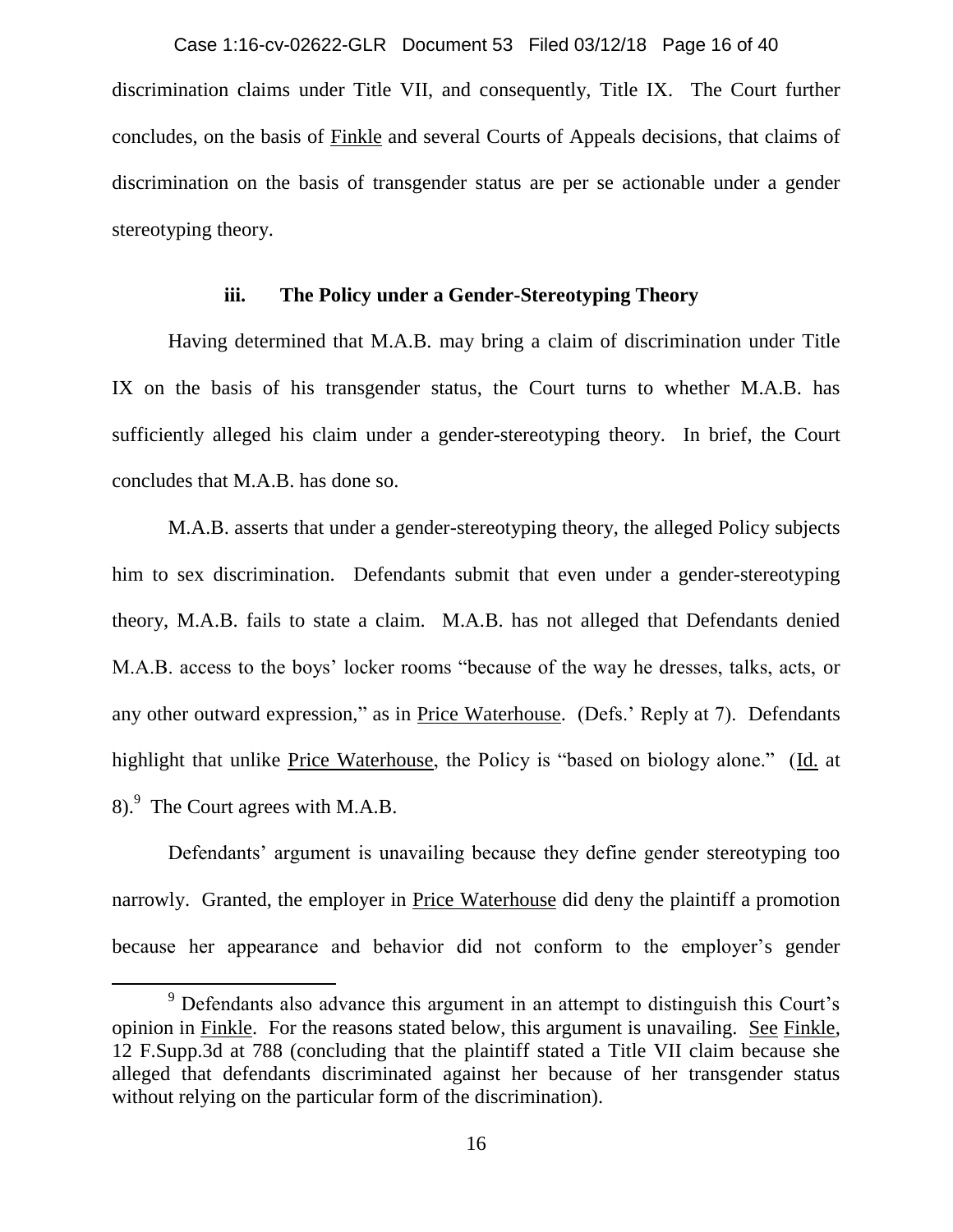stereotype of a woman. Yet the Supreme Court did not require gender stereotyping to take the specific form of discrimination on the basis of appearance or behavior. In fact, Price Waterhouse forecloses Defendants' argument because it explicitly left open the possibility of other forms of gender stereotyping: "By focusing on [appearance and behavior], however, we do not suggest a limitation on the possible ways of proving that stereotyping played a motivating role in an employment decision . . ." 490 U.S. at 251– 52; see also id. at 251 (observing that Congress intended "to strike at the entire spectrum of disparate treatment of men and women resulting from sex stereotypes" when it enacted Title VII (quoting L.A. Dep't. of Water & Power v. Manhart, 435 U.S. 702, 707, n.13 (1978)) (emphasis added)). Thus, the Court will not limit its analysis to whether M.A.B. alleges that Defendants discriminated against him based on his appearance or behavior. Case 1:16-cv-02622-GLR Document 53 Filed 03/12/18 Page 17 of 40

 The Court concludes that the alleged Policy subjects M.A.B. to sex discrimination under a gender stereotyping theory because he has alleged that Defendants denied him access to the boys' locker room because he is transgender.

Since the 2015 Opinion Letter was withdrawn, only one United States Courts of Appeals, the Seventh Circuit, has addressed whether denying transgender students access to the sex-segregated facility that aligns with their gender identity may violate Title IX. In Whitaker by Whitaker v. Kenosha Unified School District. No. 1 Board of Education, a recent decision with very similar facts, the court held that the plaintiff, a transgender boy, was entitled to a preliminary injunction granting him access to the boys' restrooms. 858 F.3d 1034 (7th Cir. 2017).

17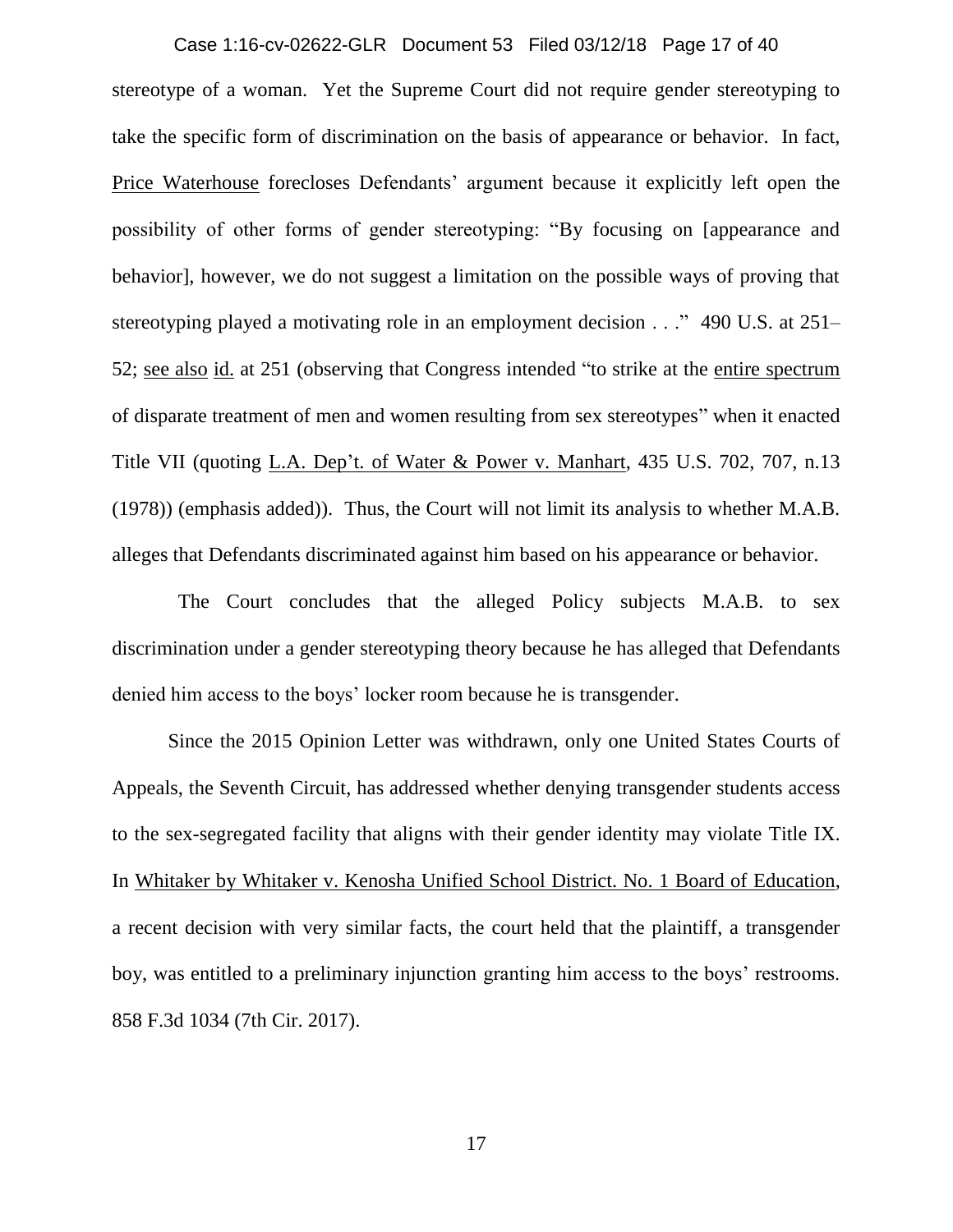Case 1:16-cv-02622-GLR Document 53 Filed 03/12/18 Page 18 of 40

In Whitaker, the plaintiff was a high school student in his senior year. Id. at 1040. His birth certificate designated him as female, but his gender identity is male. Id. He began to see a therapist during his freshman year of high school, who diagnosed him with gender dysphoria, and socially transition to life as male. Id. His social transition included using a different name, asking his teachers and peers to refer to him by that name and to use male pronouns, and changing his legal name. Id. The school's administration decided, nonetheless, that the plaintiff could only use the girls' restrooms or gender-neutral restrooms, which were far from his classrooms. Id. at 1040, 1041–42. As a result of the administration's decision, he suffered from depression and anxiety. Id. at 1041. The plaintiff even restricted his water intake to avoid using the restroom, which exacerbated medical problems. Id. at 1040–42. He also contemplated suicide. Id. at 1041. The school later required the student to complete a surgical transition before permitting him access to the boys' restrooms. Id. Despite the school's prohibition, the plaintiff used the boys' restrooms in violation of the administration's decisions, causing administrators to remove him from class on several occasions and instruct security guards to monitor his restroom usage. Id. at 1041.

In assessing the student's likelihood of success on the merits on his Title IX claim, Whitaker reasoned that "[b]y definition, a transgender individual does not conform to the sex-based stereotypes" associated with the individual's birth sex. Id. at 1048. Relying on the logic of Title VII gender stereotyping cases—including Price Waterhouse, Oncale, the Eleventh Circuit's opinion in Glenn, and the Sixth Circuit's opinion in Smith—the Seventh Circuit concluded that discrimination on the basis of transgender status itself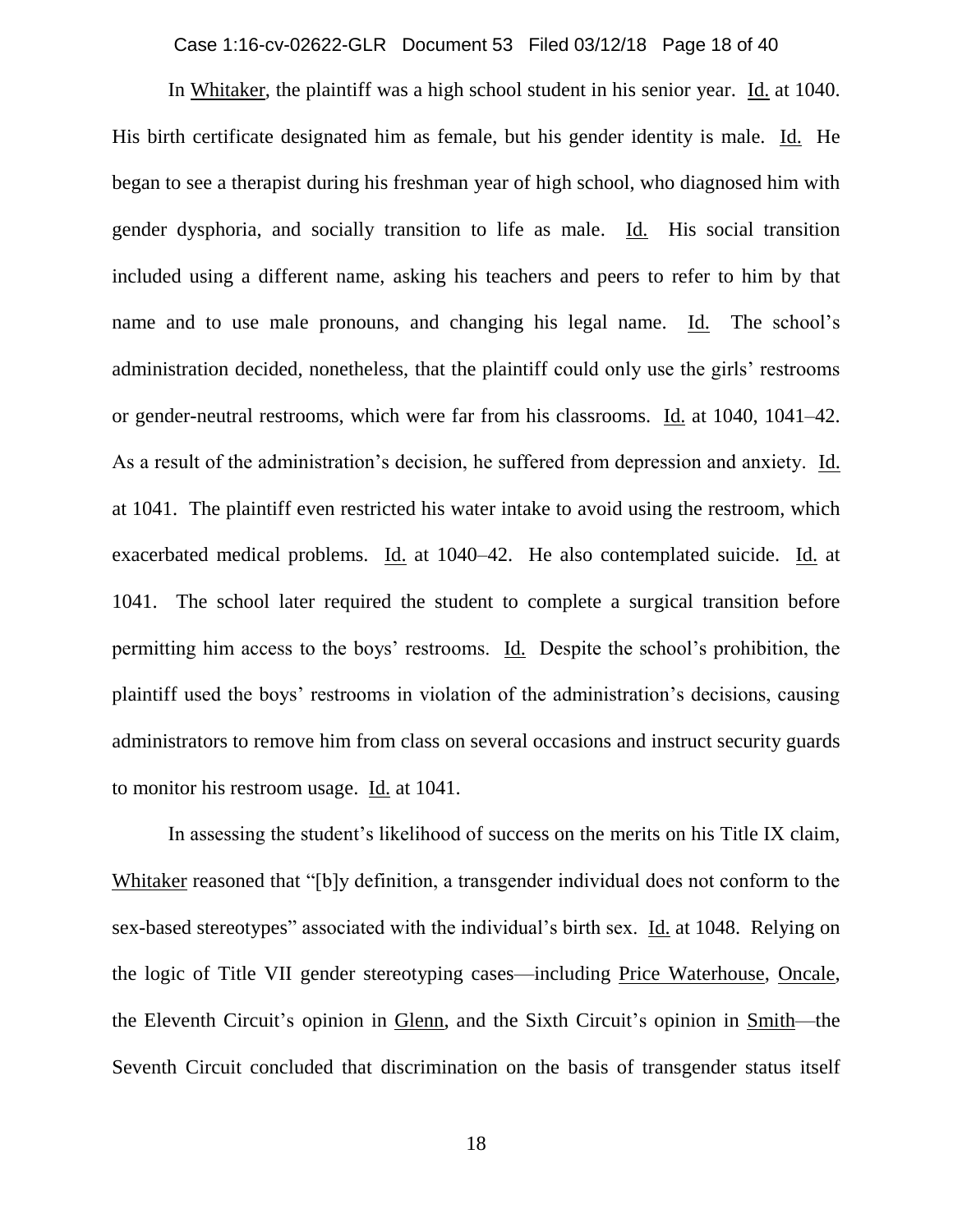constitutes gender stereotyping. Id. at 1048. Thus, the student had demonstrated a likelihood of success on the merits of his Title IX claim because he alleged that the school district "denied him access to the boys' restroom because he is transgender." Id. Case 1:16-cv-02622-GLR Document 53 Filed 03/12/18 Page 19 of 40

The court explained that a "policy that requires an individual to use a bathroom that does not conform with his or her gender identity punishes that individual for his or her gender non-conformance, which in turn violates Title IX." Id. at 1049. Moreover, the school district's decision barring the student from the boys' restrooms unlawfully subjects him, "as a transgender student, to different rules, sanctions, and treatment than non-transgender students." Id. at 1048–49.

Here, "[b]y definition" as a transgender boy, M.A.B. "does not conform to the sexbased stereotypes" associated with being assigned female at birth. Id. at 1048. So, as in Whitaker, M.A.B.'s allegation that Defendants "denied him access" to the boys' locker room "because he is transgender" sufficiently states a Title IX claim for gender stereotyping. See id. at 1048.

The main difference between the policy in Whitaker and Defendants' policy here is that the school administrators in Whitaker barred the student from the boys' restrooms, whereas here, Defendants barred M.A.B. from the boys' locker room.<sup>10</sup> See, e.g., id. at 1041. That difference does not change the Court's Title IX analysis. Like the policy in Whitaker, Defendants' policy of barring M.A.B. from the boys' locker room requires him to use a facility that "does not conform" with his gender identity. See id. at 1049. The Policy, then, "punishes" M.A.B. for his "gender non-conformance, which in turn violates

 $\overline{a}$ 

<sup>&</sup>lt;sup>10</sup> As described above, however, Defendants also barred M.A.B. from the boys' restrooms until the Fourth Circuit issued its opinion in Grimm I. (Compl. ¶¶ 31, 45).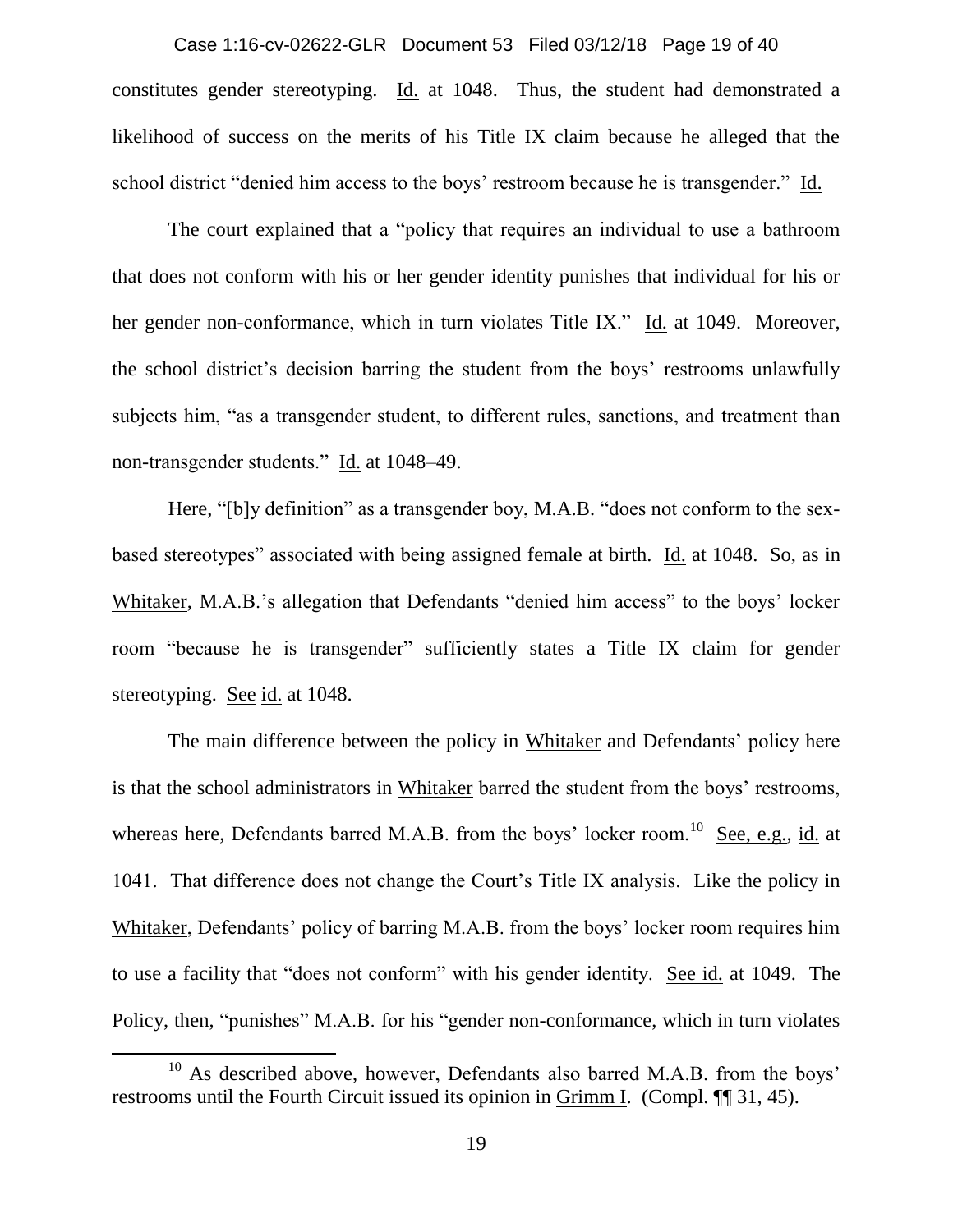Case 1:16-cv-02622-GLR Document 53 Filed 03/12/18 Page 20 of 40

Title IX." See id. And most notably, like the policy in Whitaker, Defendants' decision to bar M.A.B. from the boys' locker room subjects him, "as a transgender student, to different rules, sanctions, and treatment than non-transgender students." See id. at 1049–  $50.<sup>11</sup>$ 

The Court, therefore, concludes that M.A.B. has sufficiently stated a claim for gender-stereotyping discrimination because he alleges that Defendants "denied him access" to the boys' locker room "because he is transgender." See id. at 1049. As such, the Court will not grant Defendants' Motion as to M.A.B.'s Title IX claim. The Court now turns to M.A.B.'s constitutional claims.

# **2. Constitutional Claims**

 $\overline{\phantom{a}}$ 

M.A.B. brings claims under the Equal Protection Clause of the Fourteenth Amendment to the U.S. Constitution and Articles 24 and 26 of the Maryland Declaration of Rights. (Compl. ¶¶ 61–75). Defendants argue that the Court should dismiss M.A.B.'s constitutional claims because M.A.B. does not allege that Defendants have treated him differently than any other students at the High School. Defendants further contend that transgender status is not a suspect class under the Equal Protection Clause, and, accordingly, the Policy requires and survives rational basis review.

M.A.B. responds that the Court should apply intermediate scrutiny rather than rational basis review because the Policy constitutes a form of sex discrimination and

 $11$  Defendants attempt to distinguish Whitaker by highlighting that M.A.B. makes no allegation that Defendants "have sex-stereotyped [him] based on his outward expression." (Reply at 8 n.7). But neither did the plaintiff in Whitaker. 858 F.3d at 1048 (describing the school district's argument that the policy the student alleges "is not based on whether the student behaves, walks, talks, or dresses in a manner that is inconsistent" with any gender stereotypes (emphasis added)).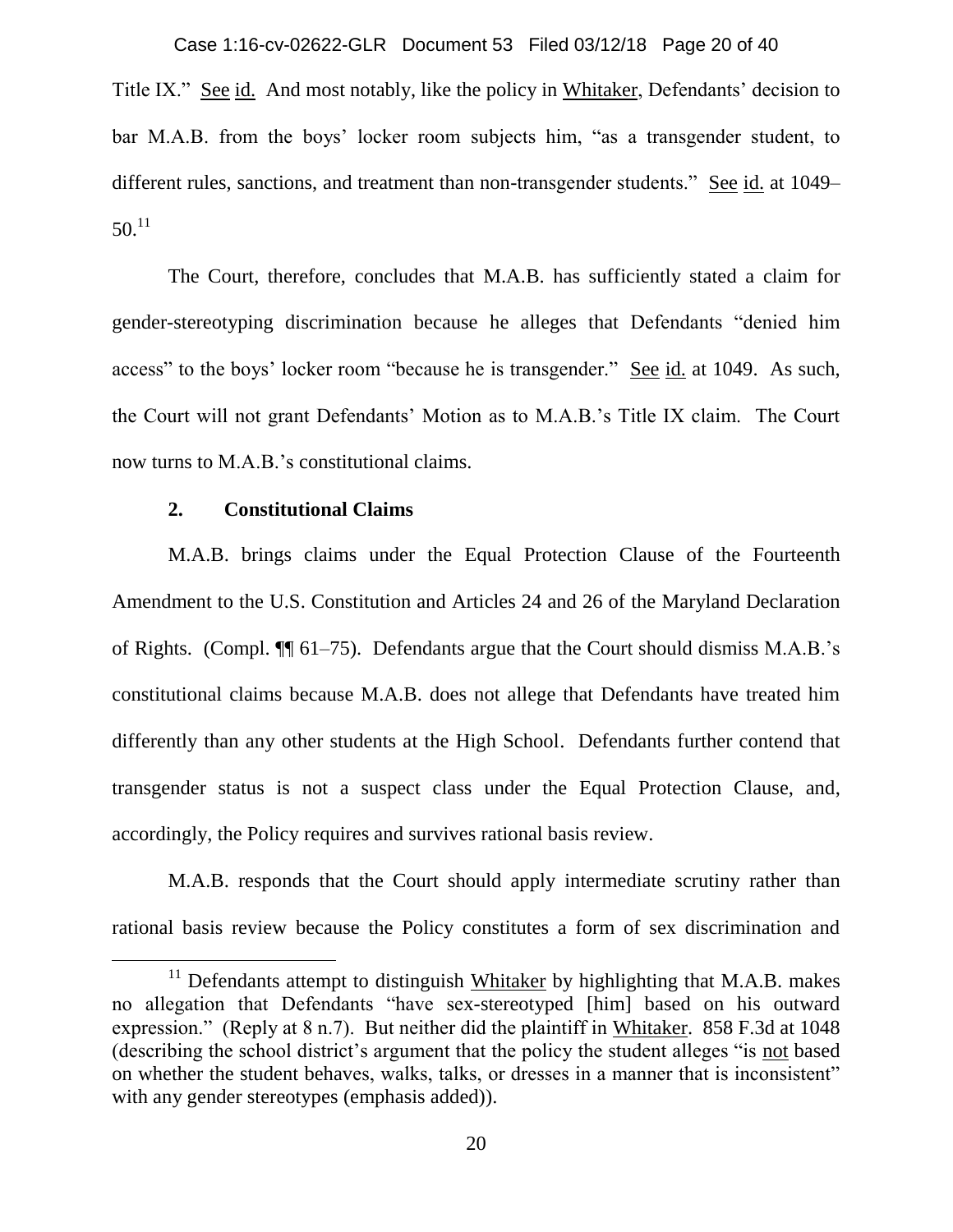because transgender status is a quasi-suspect classification. M.A.B. further submits that the Policy does not withstand intermediate scrutiny because it is not substantially related to an important government interest. At bottom, the Court agrees with M.A.B. Case 1:16-cv-02622-GLR Document 53 Filed 03/12/18 Page 21 of 40

The Equal Protection Clause provides: "No State shall . . . deny to any person within its jurisdiction the equal protection of the laws." U.S. Const. amend. XIV, § 1. In simpler terms, "all persons similarly situated should be treated alike." City of Cleburne v. Cleburne Living Ctr., 473 U.S. 432, 439 (1985) (citing Plyler v. Doe, 457 U.S. 202, 216 (1982)). Likewise, the state must avoid distinguishing between classes of people in an "arbitrary or irrational" manner or out of a "bare . . . desire to harm a politically unpopular group." Id. at 446–47 (quoting USDA v. Moreno, 413 U.S. 528, 534 (1973)); see also Vill. of Willowbrook v. Olech, 528 U.S. 562, 564 (2000) (per curiam) (prohibiting "intentional and arbitrary discrimination" (quoting Sioux City Bridge Co. v. Dakota Cty., 260 U.S. 441, 445 (1923))).

Generally, courts presume state action to be lawful, and so, uphold classifications as long as they are "rationally related to a legitimate state interest." Cleburne, 473 U.S. at 440. This is known as "rational basis review." See, e.g., Clark v. Jeter, 486 U.S. 456, 461 (1988). Conversely, when the state classifies a "suspect" or "quasi-suspect" group of people, courts apply "heightened scrutiny." Cleburne, 473 U.S. at 440–41. Heightened scrutiny, unlike rational basis review, is "a more exacting standard of judicial review." Id. at 442.

One quasi-suspect class is sex. Sex-based classifications require heightened scrutiny because sex "frequently bears no relation to the ability to perform or contribute

21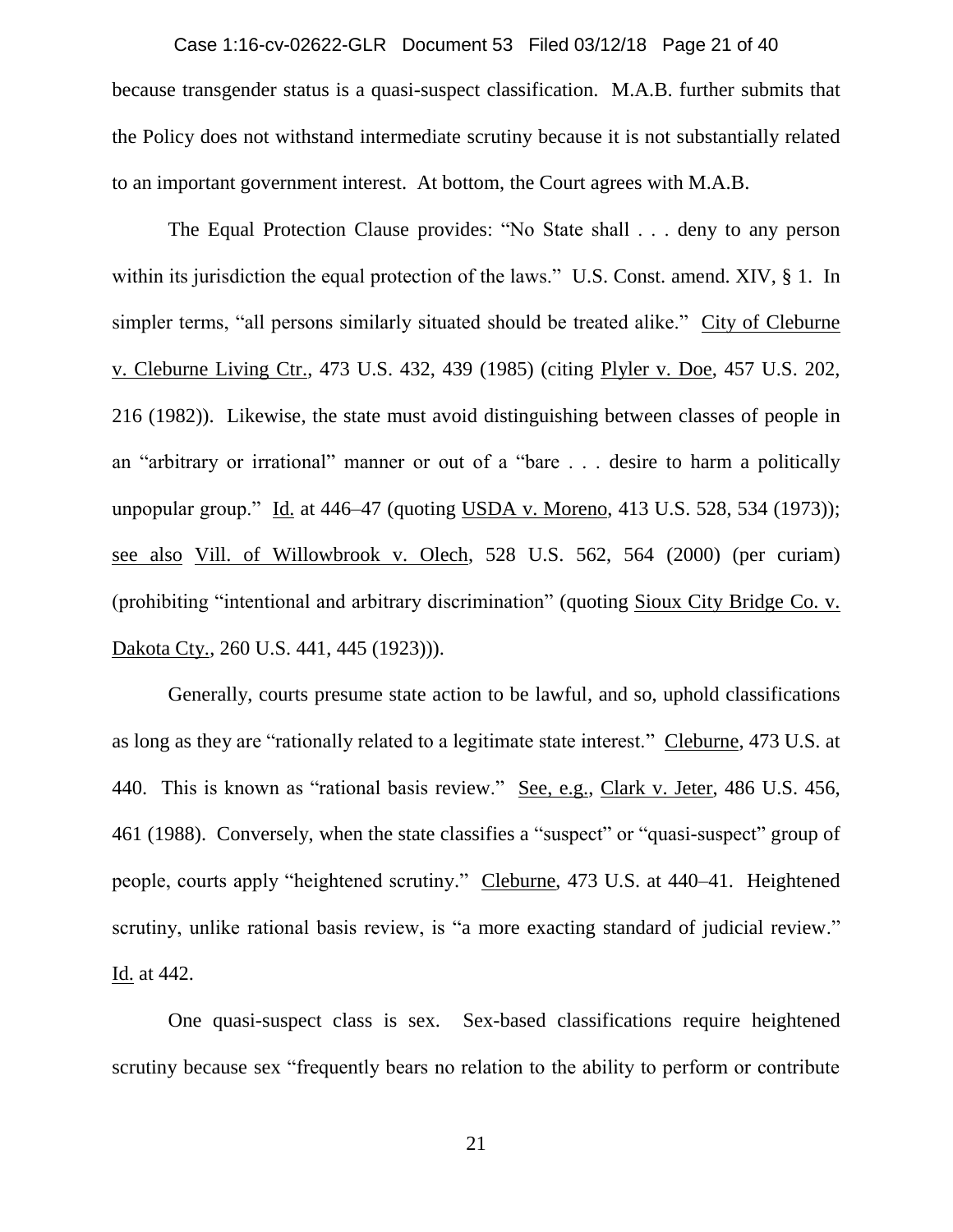to society." Id. at 440–41 (quoting Frontiero v. Richardson, 411 U.S. 677, 686 (1973) (plurality opinion)). For classifications based on sex, courts apply an "intermediate" form of heightened scrutiny. See, e.g., Clark, 486 U.S. at 461. Intermediate scrutiny requires the state to show that its justification for the classification is "exceedingly persuasive." United States v. Virginia, 518 U.S. 515, 533 (1996). Case 1:16-cv-02622-GLR Document 53 Filed 03/12/18 Page 22 of 40

#### **i. Proper Level of Scrutiny**

As a preliminary matter, the parties disagree over whether rational basis review or heightened scrutiny applies to the Policy. Defendants maintain that the more deferential rational basis review applies, while M.A.B. asserts that the more rigorous intermediate scrutiny applies. As with M.A.B.'s Title IX claim, neither the Supreme Court, nor the Fourth Circuit, has decided the rights of transgender people under the Equal Protection Clause.<sup>12</sup> Based on the weight of decisions issued by other Courts of Appeals and recent decisions issued by sister United States District Courts, the Court concludes that the Policy warrants heightened scrutiny for two reasons. First, the Policy is a sex-based classification. Second, transgender status itself is at least a quasi-suspect classification.

#### **a. Transgender Discrimination as Sex-Based Discrimination**

Only two Courts of Appeals have considered whether transgender classifications are sex-based, and, consequently, are deserving of intermediate scrutiny—the Seventh Circuit and the Eleventh Circuit. See Whitaker, 858 F.3d at 1051; Glenn, 663 F.3d at 1316. Both concluded that intermediate scrutiny applies. Whitaker, 858 F.3d at 1051; Glenn, 663 F.3d at 1316; see also Smith, 378 F.3d at 577 (holding that the plaintiff, a

 $\overline{a}$ 

 $12$  Grimm I declined to consider the plaintiff's claim under the Equal Protection Clause. 822 F.3d at 717 n.3.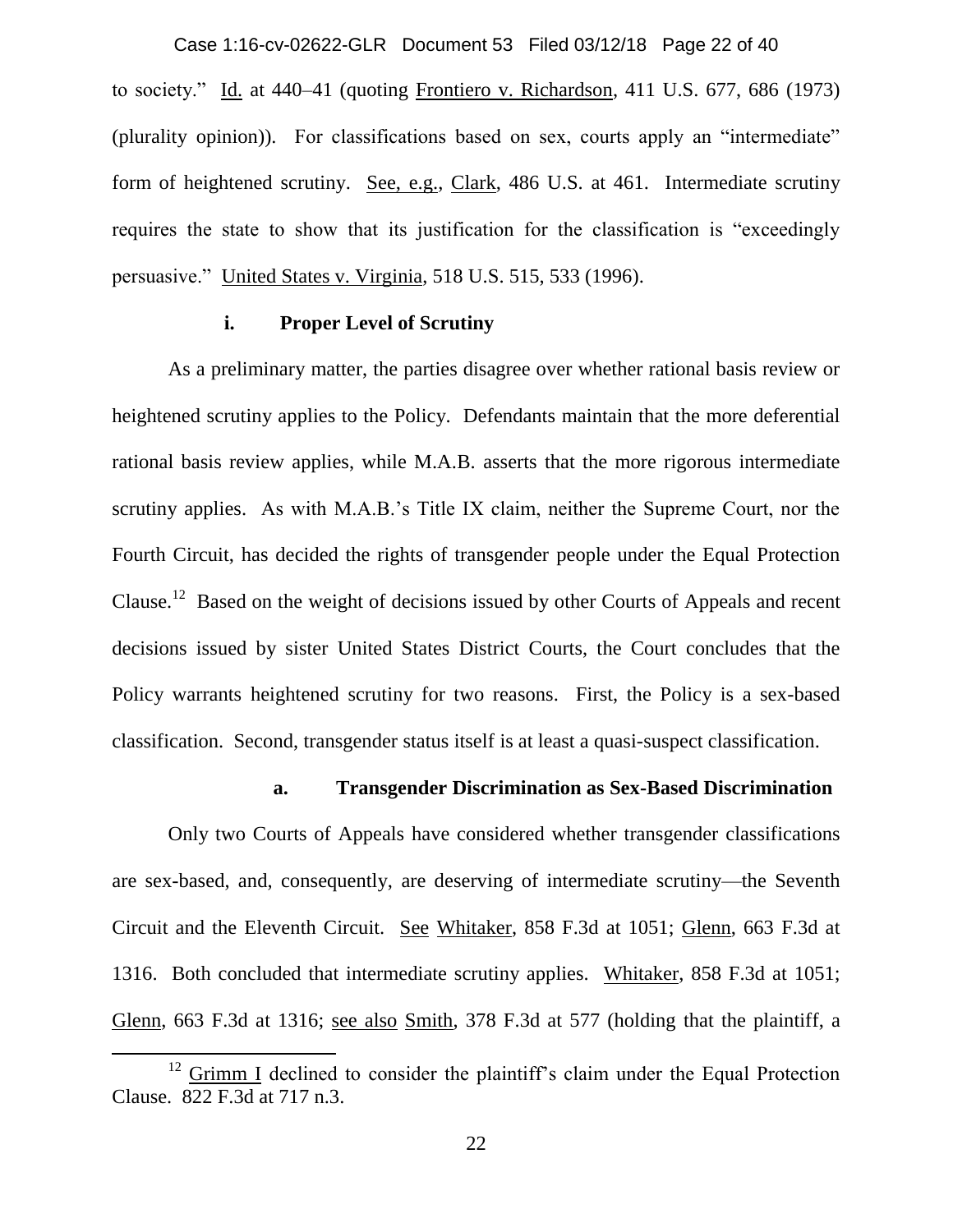transgender firefighter, sufficiently stated a claim of sex discrimination under the Equal Protection Clause without further specifying the level of scrutiny that applied). Case 1:16-cv-02622-GLR Document 53 Filed 03/12/18 Page 23 of 40

As the Seventh Circuit explained, if the state cannot justify a sex-based classification "by relying on overbroad generalizations," then "sex-based stereotypes are also insufficient" to justify such a classification. Whitaker, 858 F.3d at 1051; see also J.E.B. v. Alabama ex rel. T.B., 511 U.S. 127, 138 (1994) (rejecting, as a proper reason for discrimination during jury selection, reliance on sex-based stereotypes). Because the court had already concluded that the policy barring the student from the boys' restrooms constitutes gender stereotyping under Title IX, the Whitaker court held that "[i]t is enough to say that, just as in Price Waterhouse," such a policy and related facts in the record "show[ ] sex stereotyping" under the Equal Protection Clause. Id. at 1051. The school district's policy "cannot be stated without referencing sex" because the school district "decides which bathroom a student may use based upon the sex listed on the student's birth certificate." Id. Thus, Whitaker held that the policy "is inherently based upon a sex-classification" and intermediate scrutiny applies. Id.

Similarly, the Eleventh Circuit in Glenn held that classifications on the basis of transgender status are sex-based classifications. Relying on a variety of Supreme Court decisions, the court pointed out that "the consistent purpose" of applying intermediate scrutiny to sex-based classifications "has been to eliminate discrimination on the basis of gender stereotypes." **Glenn**, 663 F.3d at 1319–20.<sup>13</sup> The court reasoned that "[b]ecause these protections are afforded to everyone, they cannot be denied to a transgender

 $\overline{a}$ 

 $13$  Glenn expressly rejected making a distinction between describing this kind of discrimination "as being on the basis of sex or gender." 663 F.3d at 1317.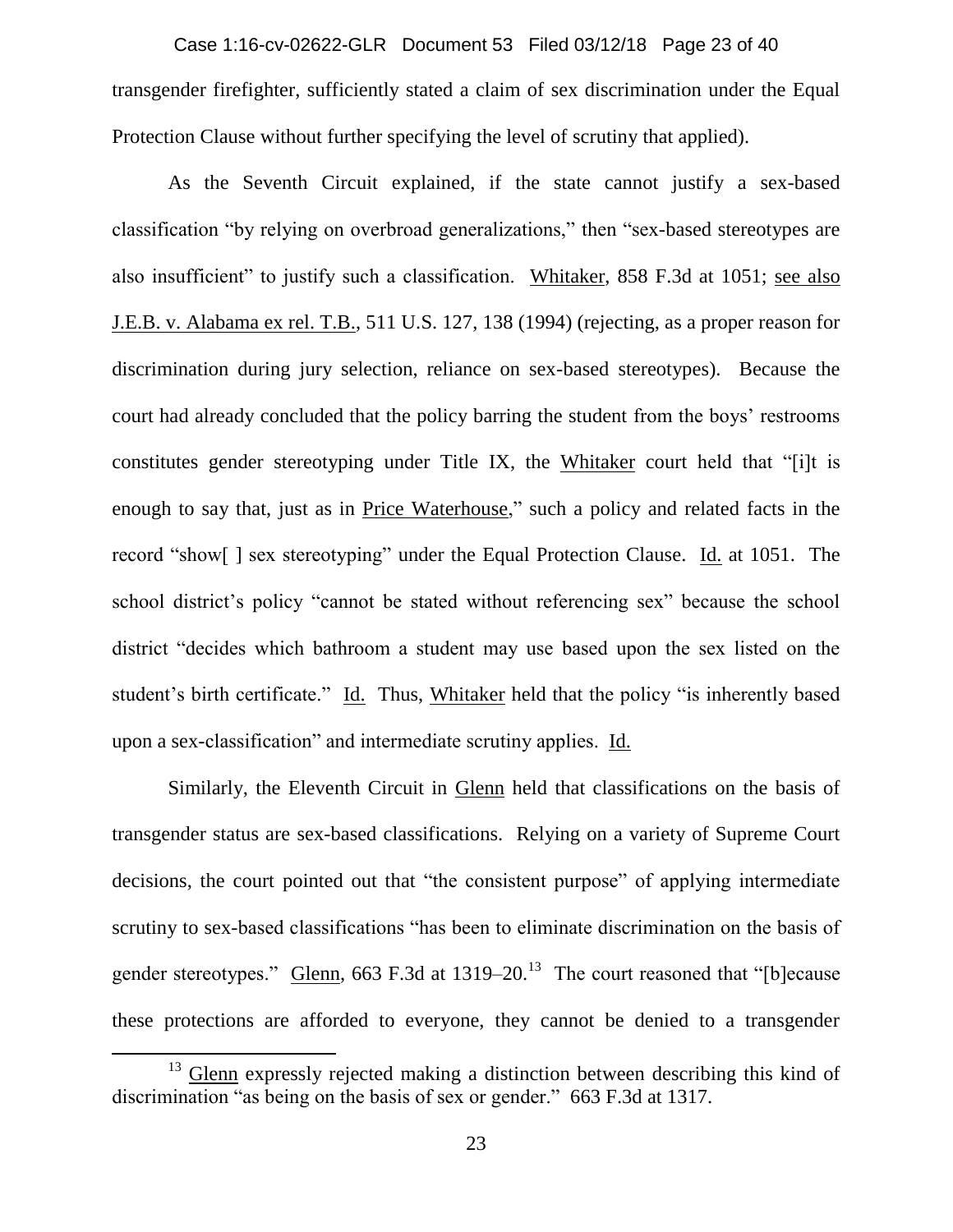individual." Id. at 1319. Glenn then held that such protections apply when there is discrimination on the basis of transgender status: a "person is defined as transgender precisely because of the perception that his or her behavior transgresses gender stereotypes." Id. at 1316. "[D]iscrimination against a transgender individual because of her gender-nonconformity," therefore, "is sex discrimination" under the Equal Protection Clause. Id. at 1317. Case 1:16-cv-02622-GLR Document 53 Filed 03/12/18 Page 24 of 40

Here, the Policy is a sex-based classification because it relies on sex-based stereotypes. The Policy classifies M.A.B. differently on the basis of his transgender status, and, as a result, subjects him to sex stereotyping. For the same reasons why the Court concluded that the Policy impermissibly stereotypes under Title IX, "[i]t is enough to say that, just as in Price Waterhouse," the Policy M.A.B. alleges exists "shows sex stereotyping" under the Equal Protection Clause. Whitaker, 858 F.3d at 1051. Likewise, the Equal Protection Clause protects M.A.B. from "discrimination on the basis of gender stereotypes," and because the Policy classifies M.A.B. on the basis of his transgender status, it constitutes "sex discrimination." Glenn, 663 F.3d at 1317, 1319. Further, like the policy in Whitaker, Defendants' decision to bar M.A.B. from the boys' locker room "cannot be stated without referencing sex" because they decide which locker room M.A.B. may use based upon his birth sex—female. See 858 F.3d at 1051.

The Policy, therefore, is subject to heightened scrutiny because as alleged, it relies on sex-based stereotypes.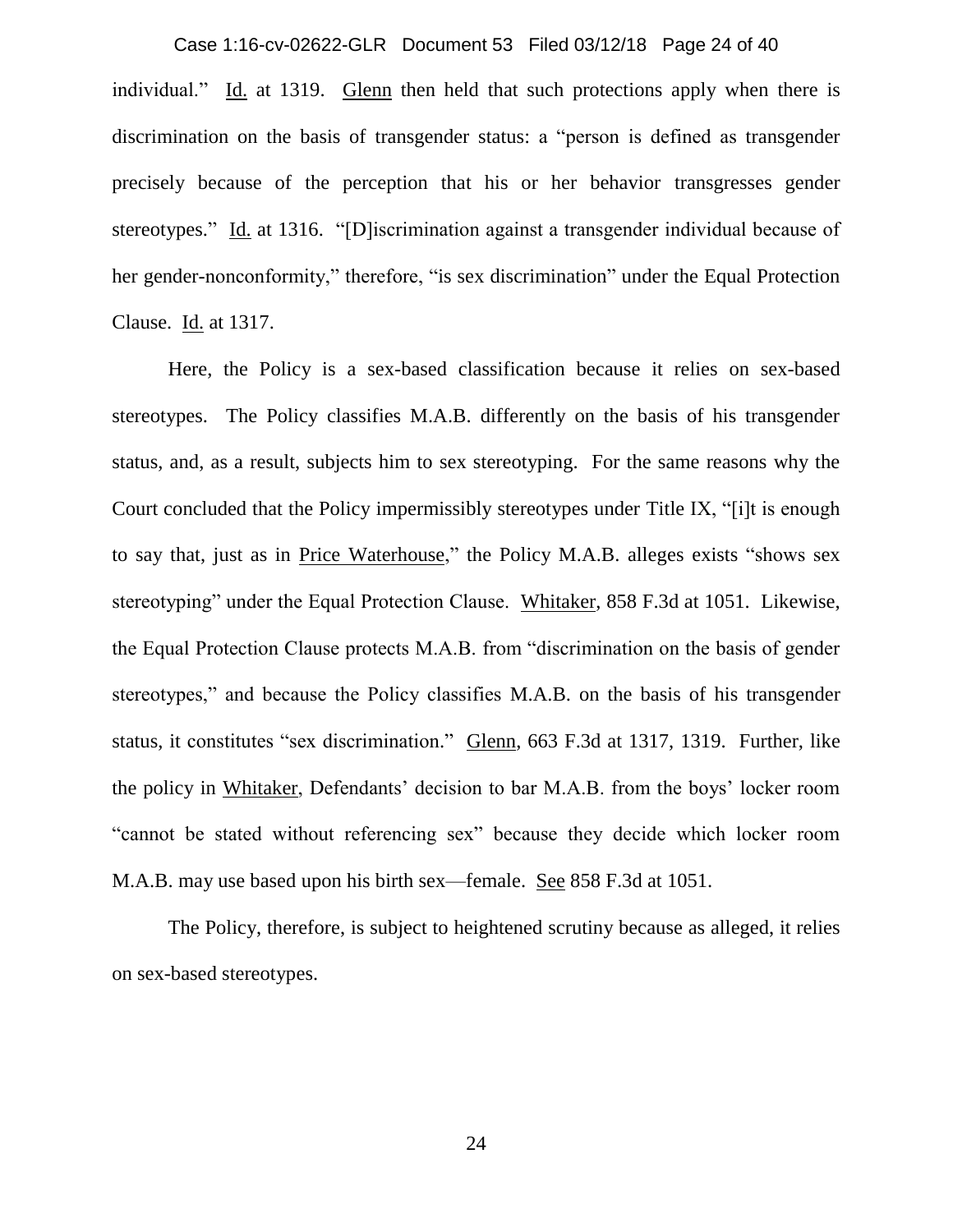#### **b. Transgender People as a Quasi-Suspect Class**

Second, the Policy warrants heightened scrutiny because it classifies M.A.B. on the basis of his transgender status. Classifications based on transgender status require heightened scrutiny because transgender individuals are, at minimum, a quasi-suspect class.

The Supreme Court uses certain factors to decide whether a new classification requires heightened scrutiny. They include: (1) whether the class has been historically "subjected to discrimination," Bowen v. Gilliard, 483 U.S. 587, 602 (1987) (citation omitted); (2) whether the class has a defining characteristic that "frequently bears [a] relation to ability to perform or contribute to society," Cleburne, 473 U.S. at 440–41; (3) whether the class exhibits "obvious, immutable, or distinguishing characteristics that define them as a discrete group;" Bowen, 483 U.S. at 602 (citation omitted); and (4) whether the class is "a minority or politically powerless." Id.

Here, all four factors justify treating transgender people as at least a quasi-suspect class. First, transgender people have been historically subjected to discrimination. For instance, Whitaker observed that "[t]here is no denying that transgender individuals face discrimination, harassment, and violence because of their gender identity." 858 F.3d at 1051. Indeed, recent reports found that transgender individuals suffer very high rates of violence due to their transgender status. In a 2015 survey of transgender individuals, 9% of survey respondents reported that they were physically attacked in the past year because of their transgender status. Sandy E. James et al., Nat'l Ctr. for Transgender Equal., The Report of the 2015 U.S. Transgender Survey 198 (2016), https://transequality.org/sites/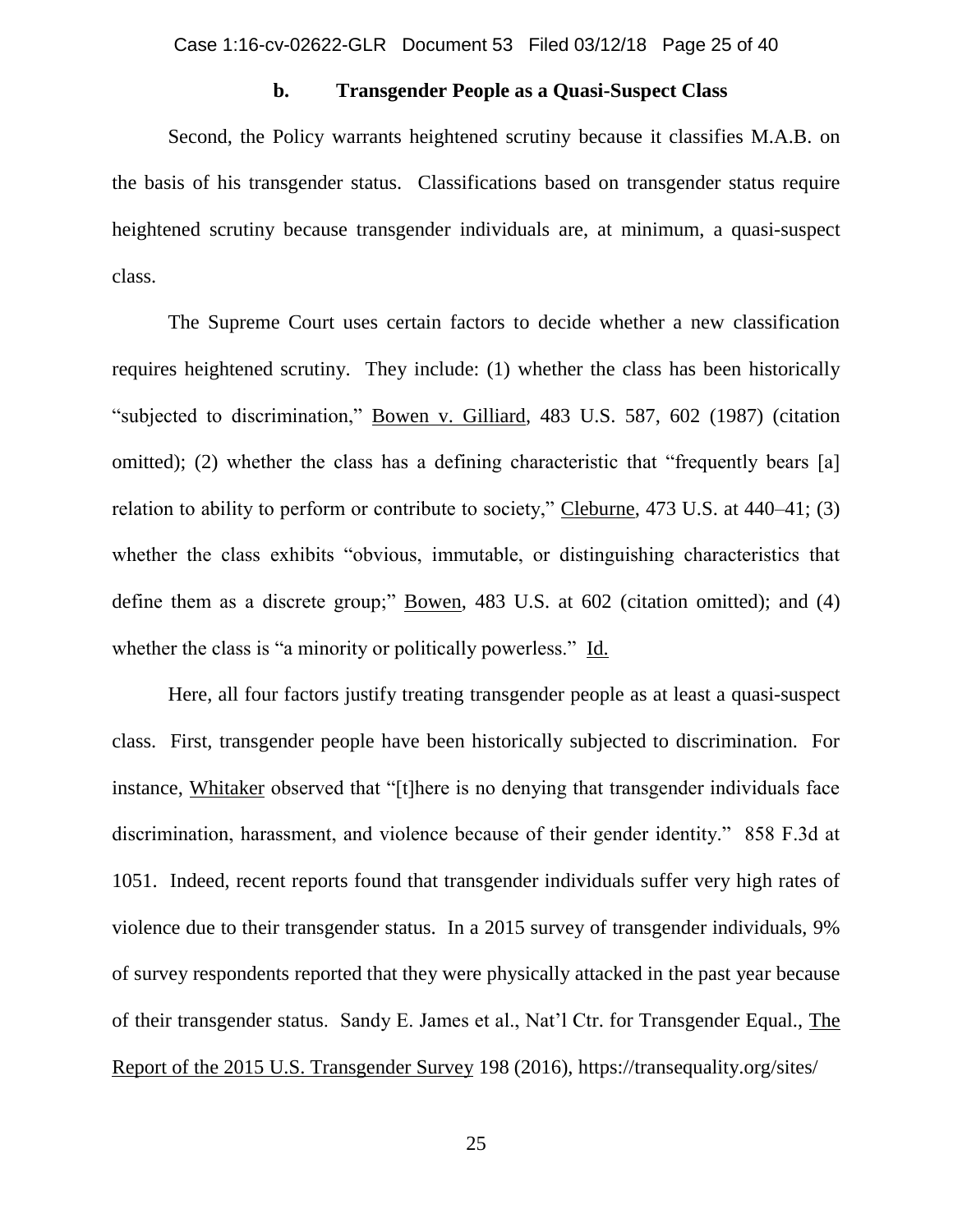Case 1:16-cv-02622-GLR Document 53 Filed 03/12/18 Page 26 of 40

default/files/docs/usts/USTS-Full-Report-Dec17.pdf. Meanwhile, at least 25 transgender persons in the United States were homicide victims in 2017, the highest annual total on record. Mark Lee, Human Rights Campaign Found., A Time to Act: Fatal Violence Against Transgender People in America 2017 4 (2017), https://assets2.hrc.org/files/ assets/resources/A\_Time\_To\_Act\_2017\_REV3.pdf.

Tantamount here is the discrimination they face in the context of K-12 education:

78% of students who identify as transgender or as gender non-conformant[ ] report being harassed while in grades K– 12. Jaime M. Grant et al., Injustice at Every Turn: A Report of the National Transgender Discrimination Survey, Nat'l Center for Transgender Equal., at 33 (2011), http://www.transequality.org/sites/default/files/docs/resources /NTDS\_Report.pdf. These same individuals in K–12 also reported an alarming rate of assault, with 35% reporting physical assault and 12% reporting sexual assault. Id. As a result, 15% of transgender and gender non-conformant students surveyed made the decision to drop out. Id. These statistics are alarming.

Whitaker, 858 F.3d at 1051. And as other district courts have recognized, transgender individuals report high rates of discrimination in education, employment, housing, and access to healthcare. Evancho v. Pine-Richland Sch. Dist., 237 F.Supp.3d 267, 288 (W.D.Pa. 2017); Bd. of Educ. of the Highland Local Sch. Dist. v. U.S. Dep't of Educ., 208 F.Supp.3d 850, 874 (S.D. Ohio 2016); Adkins v. City of New York, 143 F.Supp.3d 134, 139 (S.D.N.Y. 2015).

Second, transgender status bears no relation to ability to contribute to society. The Court is not aware of any argument suggesting that a transgender person or person experiencing gender dysphoria is any less productive than any other member of society.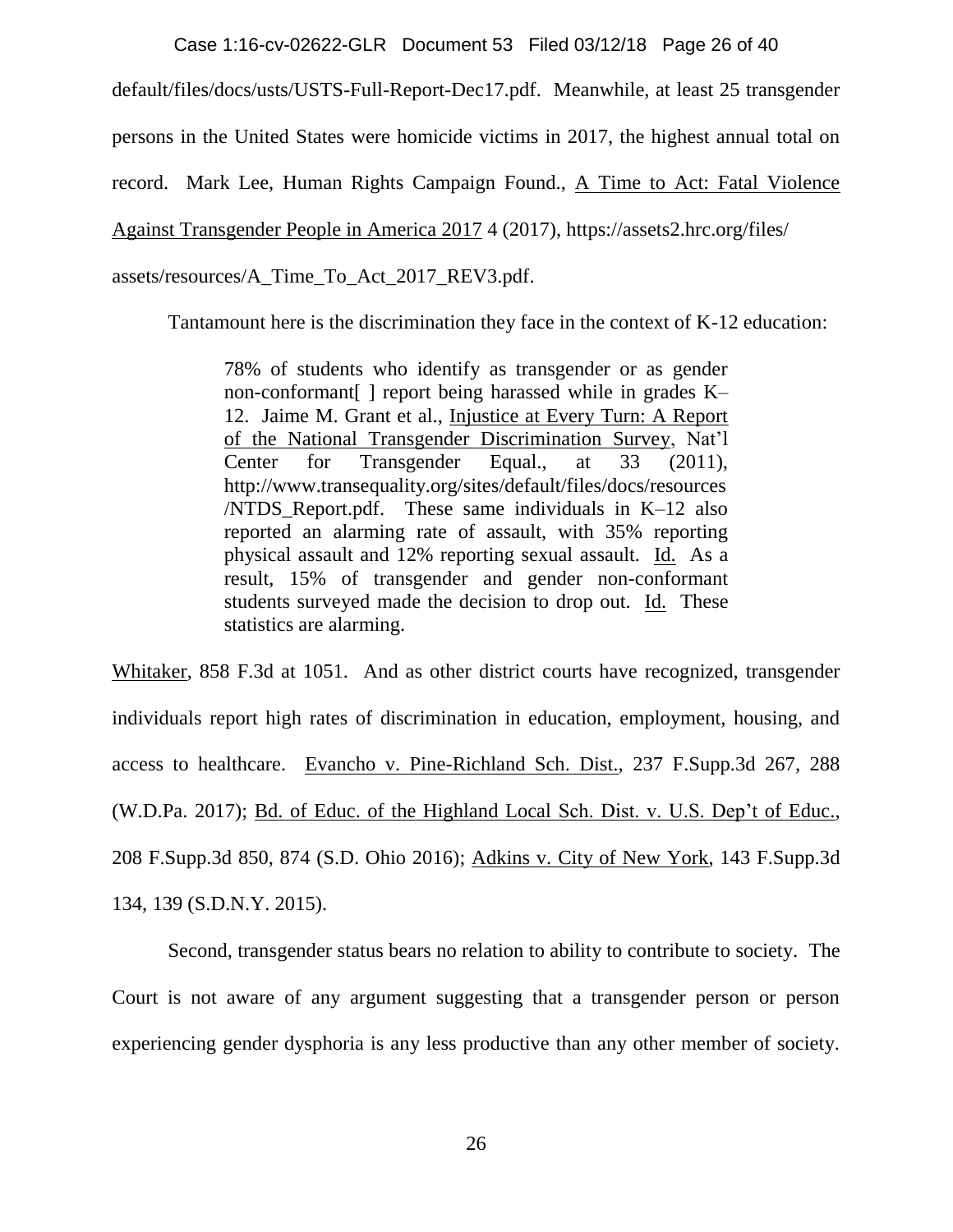Accord Evancho, 237 F.Supp.3d at 288; Highland, 208 F.Supp.3d at 874; Norsworthy v. Beard, 87 F.Supp.3d 1104, 1120 (N.D. Cal. 2015); Adkins, 143 F.Supp.3d at 139. Case 1:16-cv-02622-GLR Document 53 Filed 03/12/18 Page 27 of 40

Third, transgender individuals exhibit "obvious, immutable, or distinguishing characteristics that define them as a discrete group." See Bowen, 483 U.S. at 602 (quoting Lyng v. Castillo, 477 U.S. 635, 638 (1986)). As several district courts have concluded, transgender status is immutable. Evancho, 237 F.Supp.3d at 288; Highland, 208 F.Supp.3d at 874 (quoting Lyng, 477 U.S. at 638); Norsworthy, 87 F.Supp.3d at 119 n.8; Adkins, 143 F.Supp.3d at 139. They have, moreover, distinguishing characteristics—mainly, their gender identity does not align with the gender they were assigned at birth. (Compl. ¶ 20).

Fourth, as a class, transgender people are "a minority or politically powerless." Bowen, 483 U.S. at 602 (quoting Lyng, 477 U.S. at 638). They comprise of a small fraction of the population. Doe 1 v. Trump,  $275$  F.Supp.3d  $167$ ,  $209$  (D.D.C.  $2017$ ) (highlighting an amicus party's estimate that transgender people make up approximately 0.6% of the American adult population); Highland, 208 F.Supp.3d at 874 (describing transgender people as "a tiny minority of the population").

They are also politically powerless. Courts have had to block enforcement of policies approved by the federal government or laws passed by state legislatures because they violated the rights of transgender individuals. Notably, just months ago, this Court enjoined enforcement of a memorandum issued by President Trump that permitted discrimination against transgender members of the military because it likely violated their rights under the Equal Protection Clause. Stone v. Trump, No. MJG-17-2459, \_\_\_\_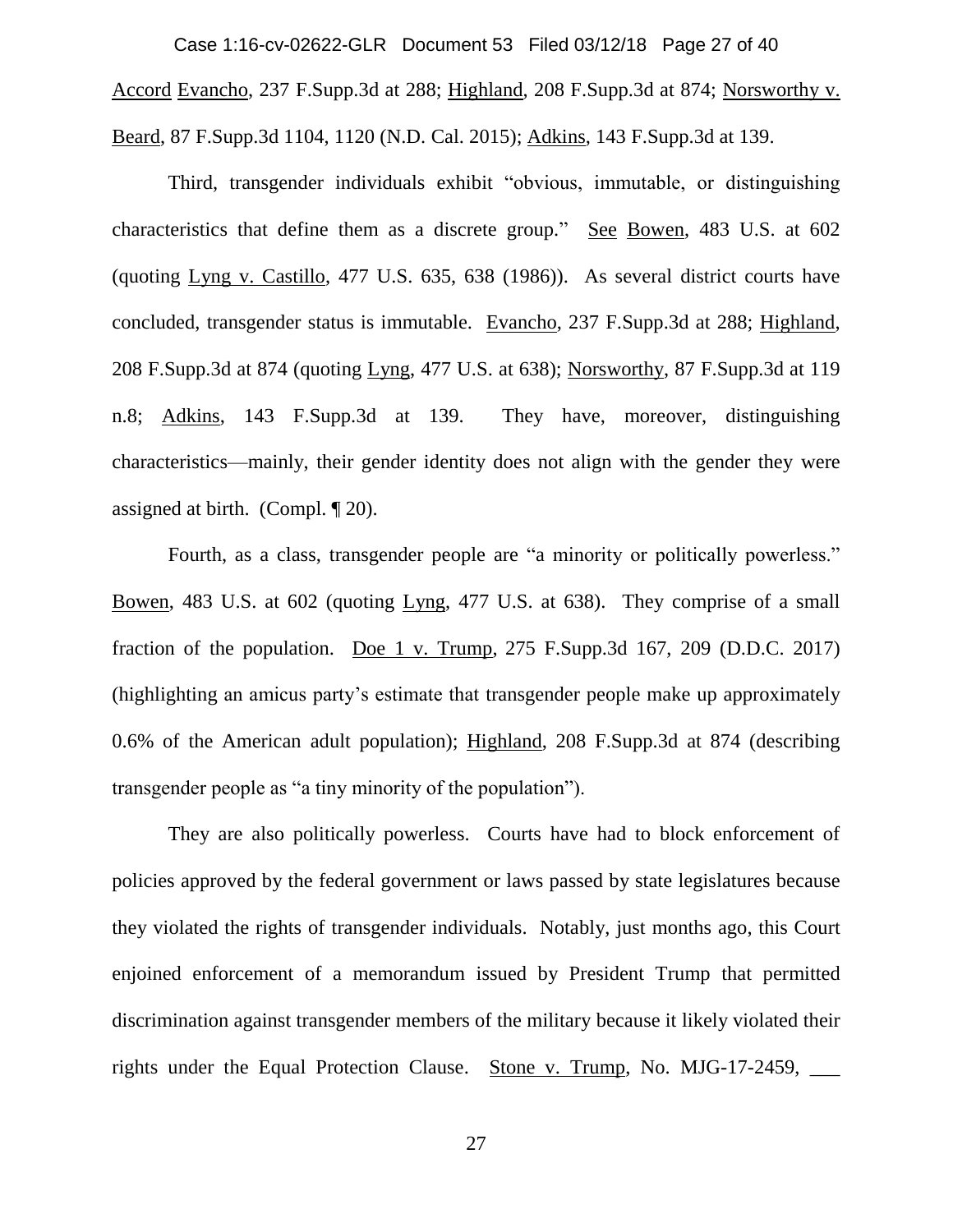F.Supp.3d \_\_\_, 2017 WL 5589122, at \*14–17 (D.Md. Nov. 21, 2017); see also Doe 1, 275 F.Supp.3d 167 (enjoining implementation of two of the memorandum's directives). In 2016, a sister district court within the Fourth Circuit enjoined North Carolina from enforcing a so-called "bathroom bill" requiring individuals to use bathrooms that align with their birth sex because it likely violated Title IX. Carcaño v. McCrory, 203 F.Supp.3d 615 (M.D.N.C. 2016). Case 1:16-cv-02622-GLR Document 53 Filed 03/12/18 Page 28 of 40

Relatedly, there are very few transgender elected officials. Only two openly transgender candidates have ever been elected; both won seats in a state legislature. Maggie Astor, Danica Roem Wins Virginia Race, Breaking a Barrier for Transgender People, N.Y. Times, Nov. 7, 2017, https://www.nytimes.com/2017/11/07/us/danicaroem-virginia-transgender.html. The first never took office, and the second was just elected last November. Id. Nor are there any openly transgender members of the United States Congress or the federal judiciary.<sup>14</sup> Adkins, 143 F.Supp.3d at 140; see also G.G. v. Gloucester Cty. Sch. Bd. (Grimm III), 853 F.3d 729, 730 (4th Cir. 2017) (Davis, J., concurring), as amended (Apr. 18, 2017) (observing that transgender people are a "vulnerable group that has traditionally been unrecognized, unrepresented, and unprotected").

The Court, therefore, concludes that classifications based on transgender status are per se entitled to heightened scrutiny because transgender status itself is at least a quasi-

 $\overline{\phantom{a}}$ 

<sup>&</sup>lt;sup>14</sup> For that matter, the Court observes that one judicial nominee to the United States District Court for the Eastern District of Texas described a first grade transgender student's lawsuit to access the girls' restroom as part of "Satan's plan." Chris Massie & Andrew Kaczynski, Trump Judicial Nominee Said Transgender Children are Part of 'Satan's Plan,' Defended 'Conversion Therapy', CNN Politics (Sept. 20, 2017), http://www.cnn.com/2017/09/20/politics/kfile-jeff-mateer-lgbt-remarks/index.html.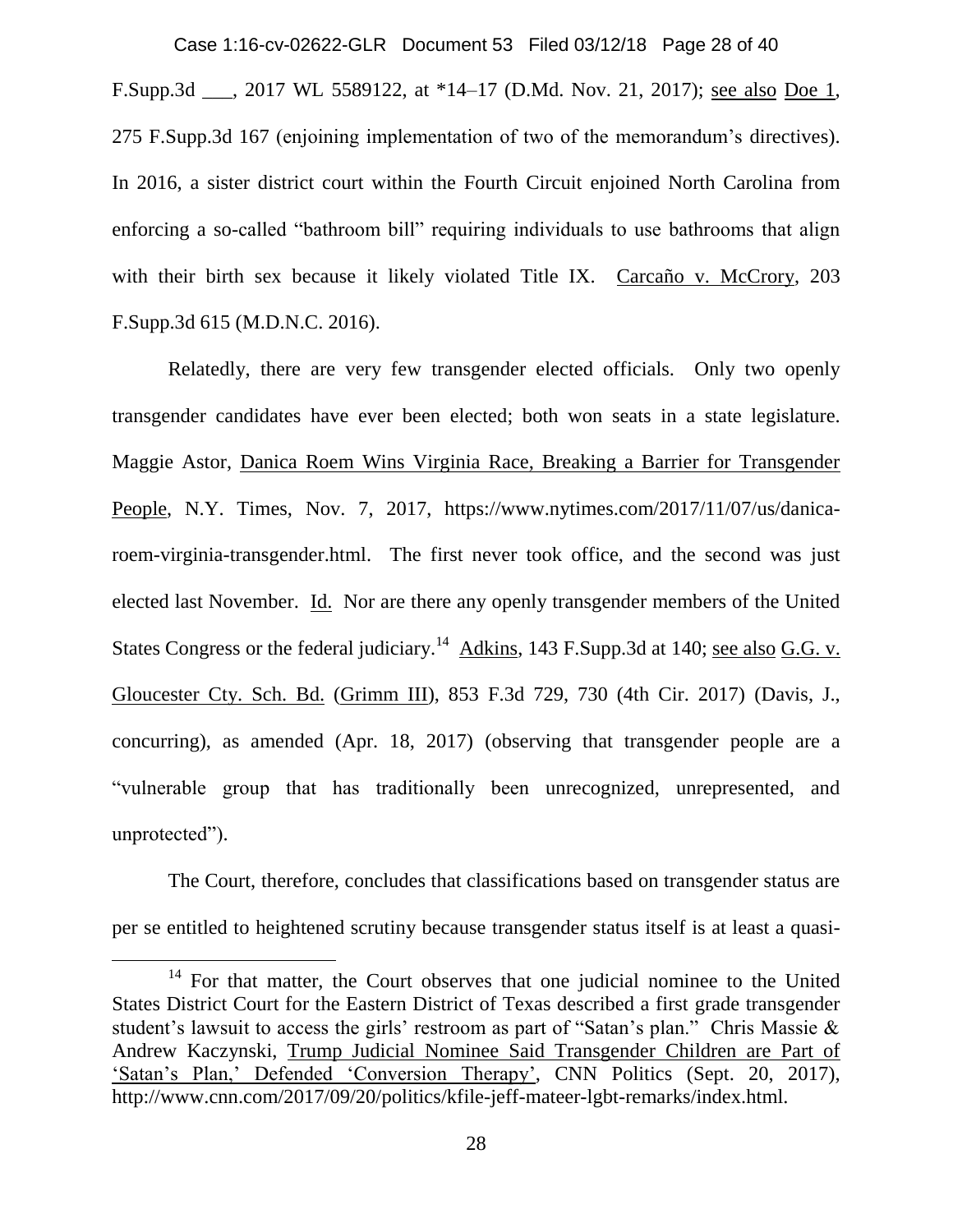suspect class. Transgender people have been historically subjected to discrimination, their status bears no relation to their ability to contribute to society, they exhibit immutable and distinguishing characteristics, and they are both a minority and politically powerless. Case 1:16-cv-02622-GLR Document 53 Filed 03/12/18 Page 29 of 40

What is more, this Court in Stone recently concluded that transgender status deserves "at least a quasi-suspect classification." 2017 WL 5589122, at \*15 (citing Doe 1, 275 F.Supp.3d at 208–09).

Most district courts that have considered the issue came to the same conclusion. Compare Doe 1, 275 F.Supp.3d at 208 (concluding that classifications on the basis of transgender status are "at least a quasi-suspect classification"); Evancho, 237 F.Supp.3d at 288 (concluding that transgender status is a classification requiring heightened scrutiny); Highland, 208 F.Supp.3d at 874 (same); Adkins, 143 F.Supp.3d at 139–40 (same); and Norsworthy, 87 F.Supp.3d at 1119 (same), with Johnston v. Univ. of Pittsburgh of the Commonwealth Sys. of Higher Educ., 97 F.Supp.3d 657, 668 (W.D.Pa. 2015) (declining to recognize transgender status as a class entitled to heightened scrutiny because neither the Supreme Court nor the United States Court of Appeals for the Third Circuit have ruled otherwise).<sup>15</sup>

 $\overline{\phantom{a}}$ 

<sup>&</sup>lt;sup>15</sup> The only Court of Appeals to address the issue, the Ninth Circuit in Holloway v. Arthur Andersen & Co., held that transgender people were not a suspect or quasi-suspect class. 566 F.2d 659, 663 (9th Cir. 1977). The Ninth Circuit later raised significant doubt as to whether Holloway remains good law. See Schwenk v. Hartford, 204 F.3d 1187, 1201 (9th Cir. 2000) ("The initial judicial approach taken in cases such as Holloway has been overruled by the logic and language of Price Waterhouse."). In Whitaker, the Seventh Circuit expressly declined to consider whether transgender status is per se entitled to heightened scrutiny. See 858 F.3d at 1051 ("[T]his case does not require us to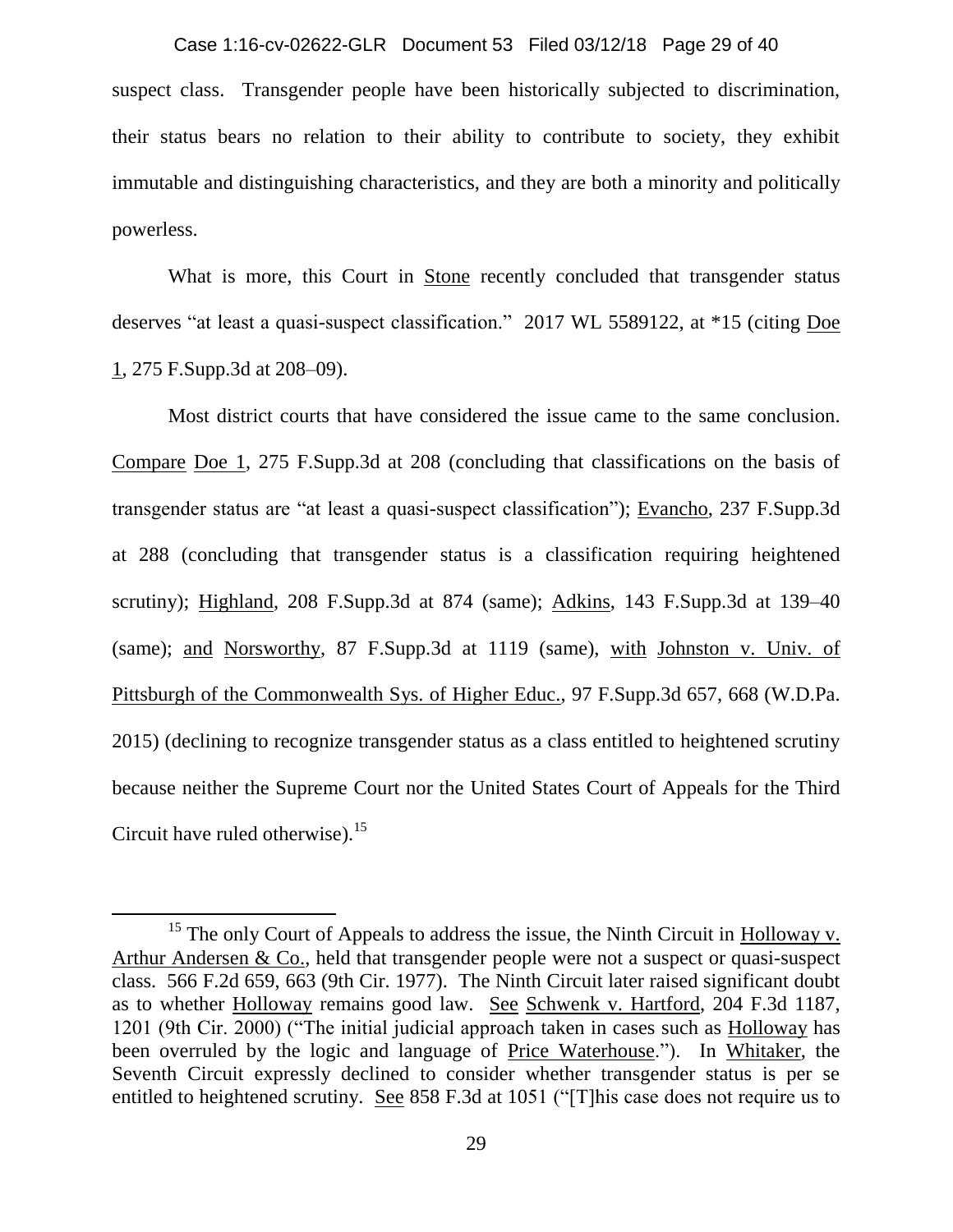Case 1:16-cv-02622-GLR Document 53 Filed 03/12/18 Page 30 of 40

 In short, the Policy is subject to heightened scrutiny. The Policy, as alleged, relies on sex-based stereotypes, warranting heightened scrutiny. Further, transgender status itself is at least a quasi-suspect classification.

#### **ii. The Policy under Heightened Scrutiny**

Having concluded that the Court must examine the Policy by applying heightened scrutiny, the question remains whether the Policy withstands this review. At bottom, the Court concludes that, for the purpose of deciding the pending Motion to Dismiss, the Policy fails heightened scrutiny.

As mentioned above, sex-based classifications require an intermediate form of heightened scrutiny, which requires the state to show that the justification for the classification is "exceedingly persuasive." Virginia, 518 U.S. at 533. An exceedingly persuasive justification requires the state to demonstrate that the "classification serves important governmental objectives and that the discriminatory means employed are substantially related to the achievement of those objectives." Virginia, 518 U.S. at 533 (quoting Miss. Univ. for Women v. Hogan, 458 U.S. 718, 724 (1982)) (internal quotation marks omitted). "The justification must be genuine," and one that is "hypothesized or invented post hoc in response to litigation" is not sufficient. Id. at 533. Nor can the justification rely on "overbroad generalizations about the different talents, capacities, or preferences of males and females." Id.

The Seventh Circuit in Whitaker is the only United States Courts of Appeals that has addressed whether a policy that denies transgender students access to the sex-

 $\overline{a}$ 

reach the question of whether transgender status is per se entitled to heightened scrutiny.").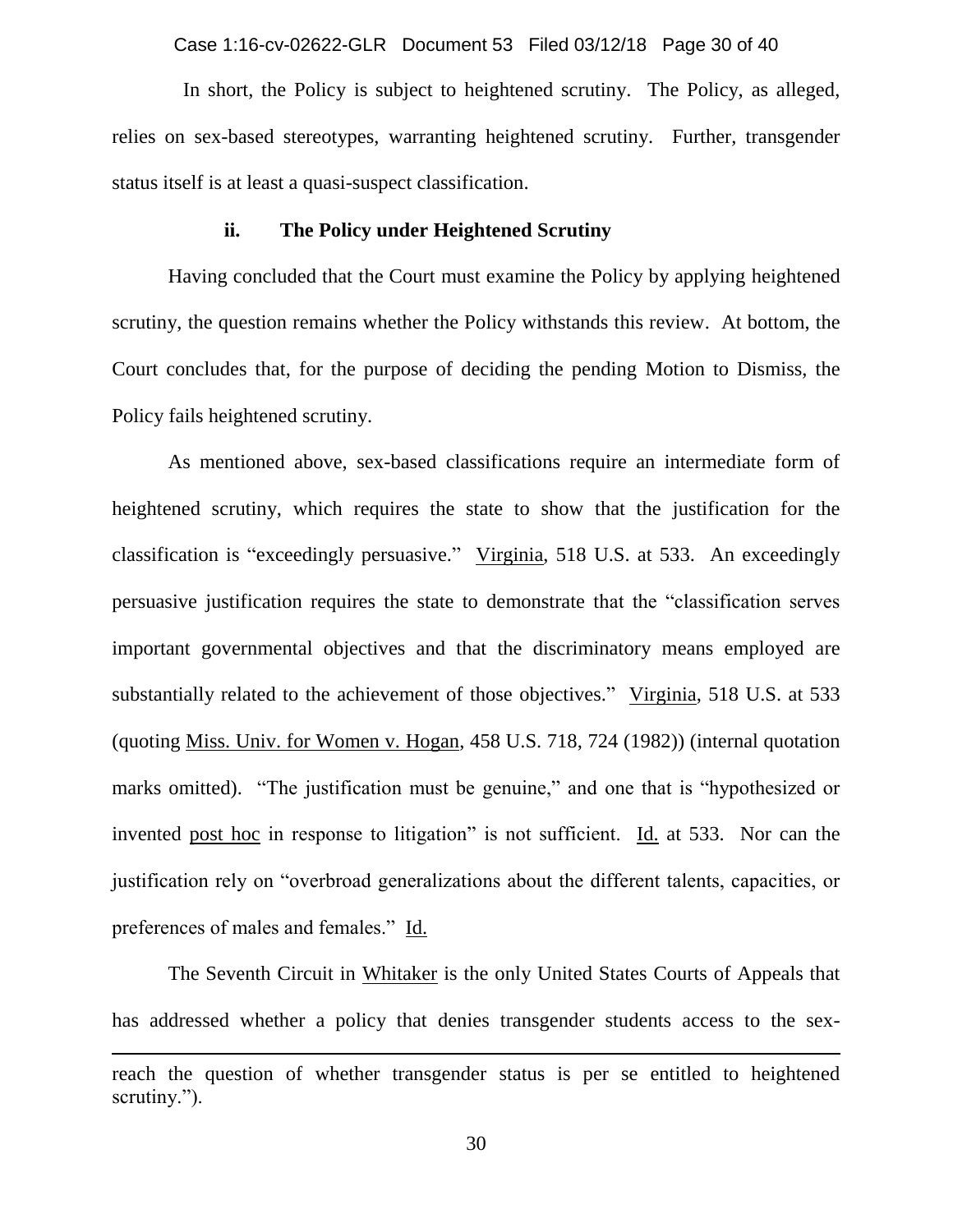segregated facility that aligns with their gender identity violates the Equal Protection Clause. There, the defendant school district defended its policy by first arguing that the policy does not implicate the Equal Protection Clause because it treats all boys and girls the same. Whitaker, 858 F.3d at 1051. It further asserted that the policy is necessary to protect the privacy rights of all of the district's students. Id. at 1052. The court rejected both arguments. Id. at 1051, 1052. Case 1:16-cv-02622-GLR Document 53 Filed 03/12/18 Page 31 of 40

Whitaker held that the school district's contention that "it treats all boys and girls the same" is "untrue." Id. at 1051. Under the policy, if transgender students choose to use a bathroom that aligns with their gender identity, the school district disciplines them. Id. As a result, the policy implicates the Equal Protection Clause. Id. at 1051–52.

In assessing the plaintiff student's likelihood of success on the merits of his claim under intermediate scrutiny, Whitaker held that the record demonstrated that the school district's privacy justification, though "legitimate," was not "genuine" because it was "based upon sheer conjecture and abstraction." Id. at 1052. The court highlighted that the student used the boys restrooms without "incident or complaint" from other students. Id.

Nor, the court held, was the policy substantially related to protecting other students' privacy rights. Preventing the student from using the boys' restrooms "does nothing to protect the privacy rights" the school district sought to protect. Id. The court explained that a "transgender student's presence in the restroom provides no more of a risk to other students' privacy rights than the presence of an overly curious student of the same biological sex who decides to sneak glances at his or her classmates performing

31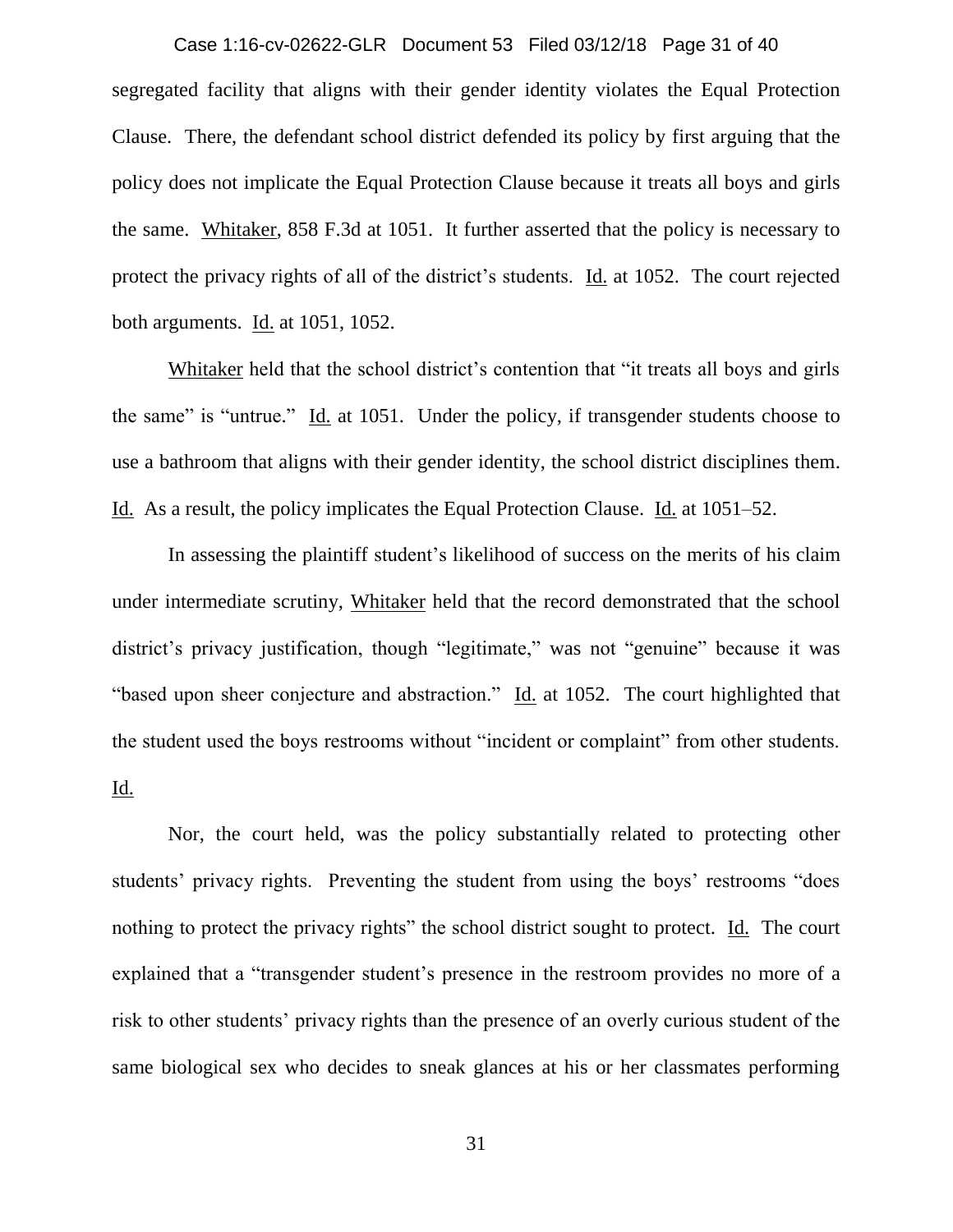their bodily functions." Id. In addition, "those who have true privacy concerns are able to utilize a stall," and "[n]othing in the record suggests that the bathrooms at [the high school] are particularly susceptible to an intrusion upon an individual's privacy." Id. Further, Whitaker pointed out that if the school district was concerned that children with different-looking anatomies were in the bathroom together, "then it would seem that separate bathrooms also would be appropriate for pre-pubescent and post-pubescent children who do not look alike anatomically," which the school district had not provided. Id. at 1052–53. Thus, the court held that the school district did not establish an exceedingly persuasive justification. Id. at 1053. Case 1:16-cv-02622-GLR Document 53 Filed 03/12/18 Page 32 of 40

Here, Defendants make very similar arguments to the ones Whitaker rejected. Defendants contend that the Policy does not implicate the Equal Protection Clause because it treats M.A.B. like every other student at the High School. The Policy requires him to use the locker room of his birth sex. Defendants further maintain that even under intermediate scrutiny, the Policy survives because it protects the privacy rights of the High School's students. The Court disagrees.

The Policy clearly implicates the Equal Protection Clause. It treats M.A.B. differently from the rest of the High School's students. While the rest of M.A.B.'s peers may use the locker room that aligns with their gender identity, M.A.B. may not. Instead, Defendants discipline M.A.B. if he uses such a locker room—the boys' locker room. As a matter of fact, his physical education teacher penalized his grade when M.A.B. did not change his clothes because he did not want to deal with the "stigma and impracticality" of changing in the designated restrooms. (Compl. ¶ 42). Also, M.A.B. had to disclose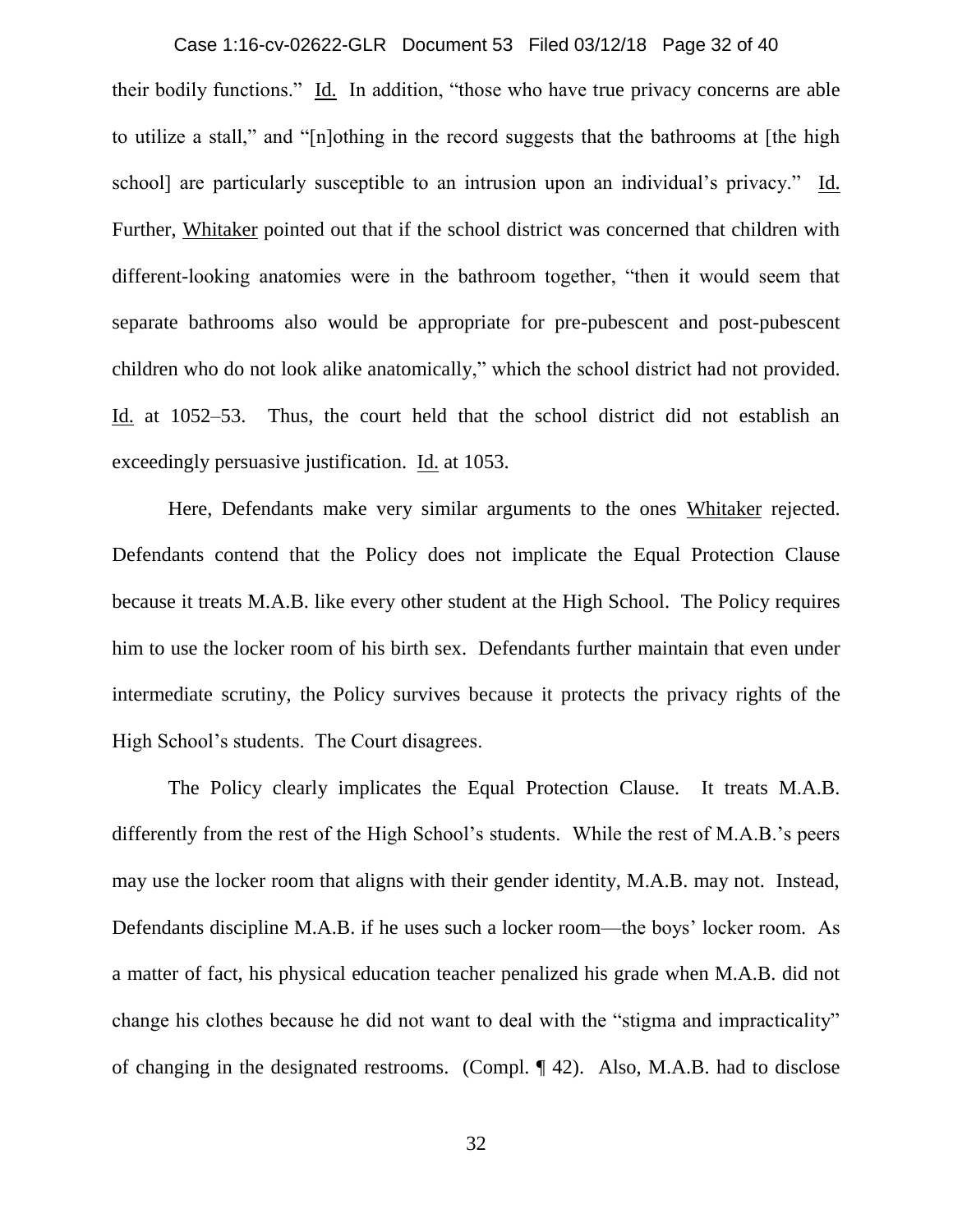# Case 1:16-cv-02622-GLR Document 53 Filed 03/12/18 Page 33 of 40

his transgender status to substitute teachers to avoid disciplinary action for being late to class after changing in those distant restrooms. (Id. ¶ 41). None of these events would occur if the Policy permitted M.A.B. to change in the locker room that aligns with his gender identity, like the rest of the students at the High School. Thus, the Policy implicates the Equal Protection Clause.

The Court concludes that the Policy does not withstand intermediate scrutiny because, as alleged, it is not substantially related to the privacy rights Defendants raise.

To be sure, Whitaker and the Fourth Circuit in Grimm I both acknowledged that bodily privacy is a "legitimate and important interest." Grimm I, 822 F.3d at 723; see also Whitaker, 858 F.3d at 1052 (recognizing that the school district "has a legitimate interest in ensuring bathroom privacy rights are protected"). M.A.B. highlights that Defendants have not offered a factual basis to support their privacy concerns. But on a motion to dismiss, the Court may only consider M.A.B.'s allegations in the Complaint and accept them as true. Albright, 510 U.S. at 268; Lambeth, 407 F.3d at 268 (citing Scheuer, 416 U.S. at 236). M.A.B. does not describe the basis of Defendants' privacy concerns in his Complaint. Unlike in Whitaker, where the court had the benefit of a factual record from which to conclude that the school district's privacy concerns were not "genuine," in this case there is not yet a factual record.

The Court need not assess whether the privacy concerns Defendants raise are sufficiently "important governmental objectives," however. See Virginia, 518 U.S. at 524. Even assuming they are, the Court concludes that the Policy, as alleged, is not "substantially related" to those asserted privacy rights. See id.

33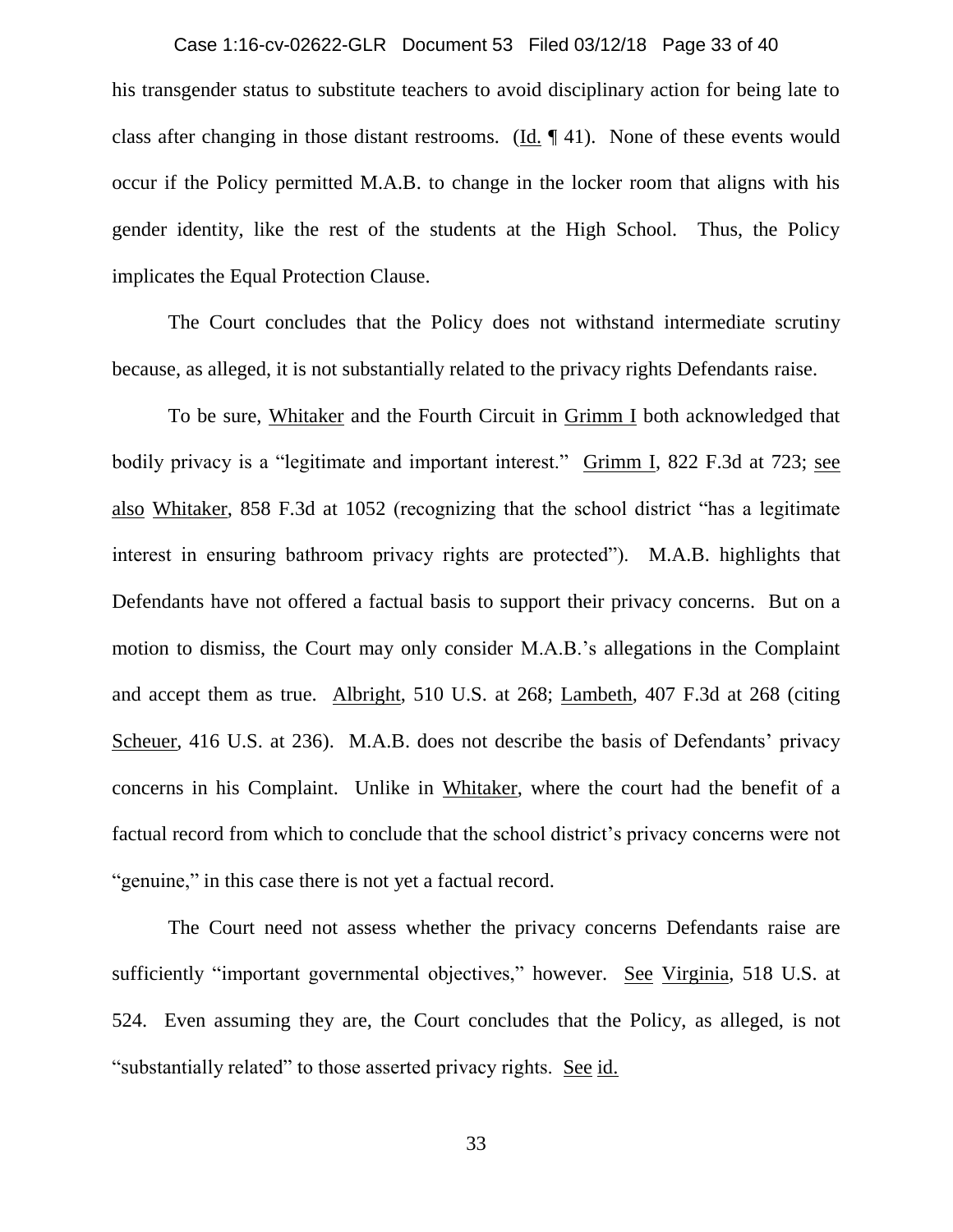Case 1:16-cv-02622-GLR Document 53 Filed 03/12/18 Page 34 of 40

The policy in Whitaker was not substantially related to protecting other students' privacy rights. See 858 F.3d at 1052. Defendants attempt to distinguish Whitaker's holding by emphasizing that the policy at issue in that case related to access to restrooms, instead of the locker room access at issue here. Nonetheless, Whitaker's reasoning applies with similar force. No allegations in the Complaint suggest that the High School's boys' locker room is "particularly susceptible to an intrusion upon an individual's privacy." Id. In fact, the boys' locker room here has partitioned stalls for changing clothes and stalls that have toilets and stall doors. (Compl. ¶ 48). And the single-use restrooms Defendants require M.A.B. to change in are available as well. (See Compl. ¶¶ 31, 32, 45).

Like in Whitaker, then, students "who have true privacy concerns are able to utilize a stall" to change in. 858 F.3d at 1052; see also Grimm I, 822 F.3d at 729 (Davis, J., concurring) (observing that if a student objects to using the restroom in the presence of a transgender student, "all students have access to the single-stall restrooms"). Thus, Defendants' argument that permitting M.A.B. to use the boys' locker room amounts to "government compulsion of students to expose their bodies and to be exposed to the bodies of students of the opposite [birth] sex" is misplaced. (See Mem. Supp. Mot. Dismiss at 27, ECF No. 36-1).

The presence of single-use restrooms and stalls in the boys' locker room is not enough to assuage Defendants' privacy concerns. They assert that if M.A.B. changing clothes in the designated restrooms makes him feel humiliated and embarrassed, as well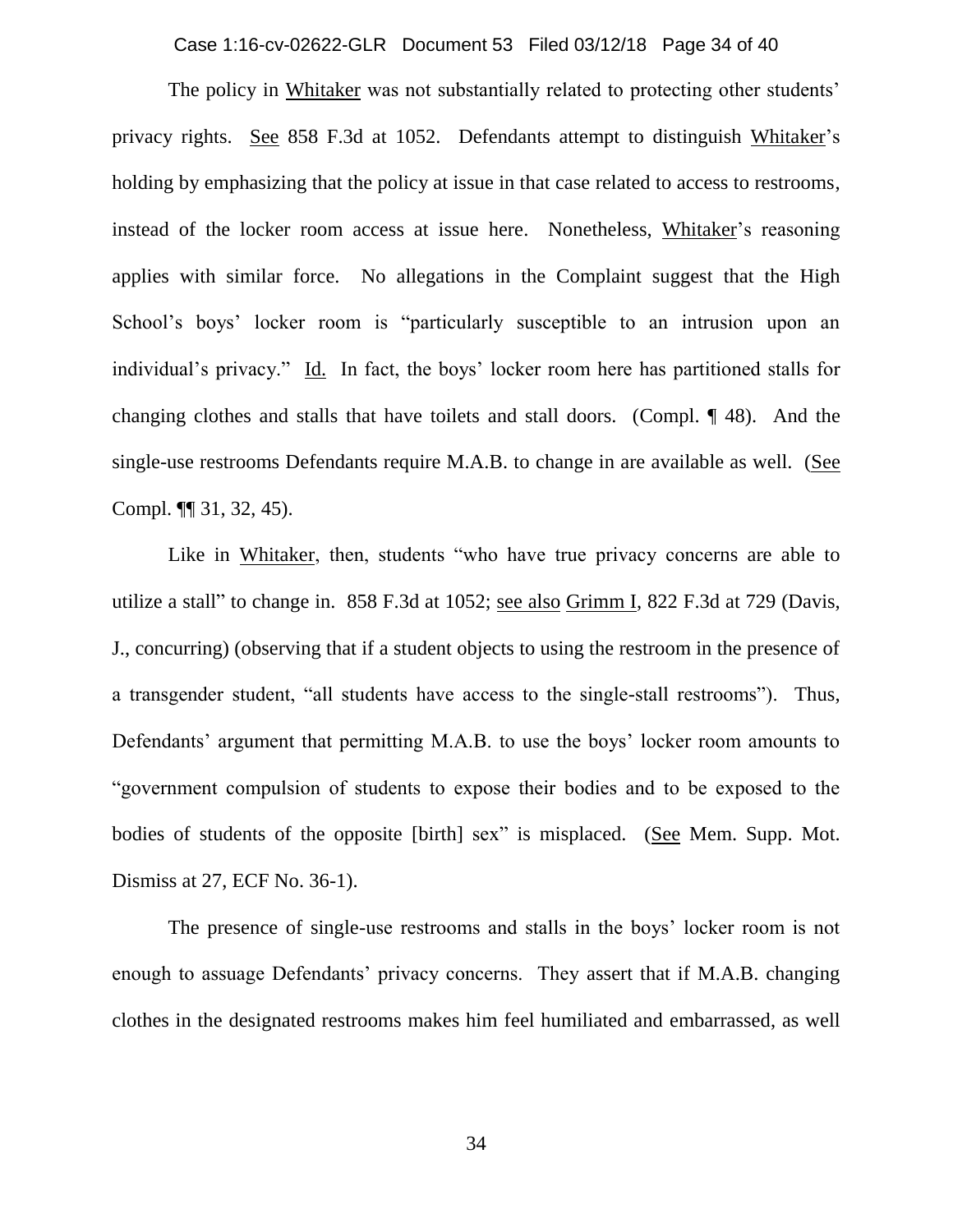as alienated from his peers, then students who use those restrooms for greater privacy will feel the same way. Defendants' argument is flawed for at least four reasons. Case 1:16-cv-02622-GLR Document 53 Filed 03/12/18 Page 35 of 40

First, unlike a boy who decides to change clothes in a single-use restroom or stall for greater privacy, barring M.A.B. from changing in the boys' locker room harms his health and well-being. M.A.B. has been diagnosed with gender dysphoria, whose treatment requires "social transitioning." (Compl. ¶¶ 25, 26). This includes accessing single-sex spaces, like locker rooms, that align with his gender identity. (Id.  $\P$ 25). Barring M.A.B. from accessing the boys' locker room interferes with his social transitioning. Second, Defendants' argument overlooks the very existence of the Policy. It requires M.A.B. to change his clothes in the designated restrooms, against his doctor's medical advice, and M.A.B. risks discipline if he does not comply. Conversely, boys who have privacy concerns have the option of changing clothes in a single-use restroom or stall if they want greater privacy.

Third, their argument further overlooks the entire context surrounding the Policy. It singles M.A.B. out, quite literally because it does not apply to anyone else at the High School, and marks him as different for being transgender. On the contrary, a boy who makes the personal choice to change clothes in a single-use restroom or stall does not experience any such singling out at the hands of his school. See Grimm I, 822 F.3d at 729 (Davis, J., concurring) ("For other students, using the single-stall restrooms carries no stigma whatsoever, whereas for [the transgender plaintiff], using those same restrooms is tantamount to humiliation and a continuing mark of difference among his fellow students."). Fourth, even if some boys feel humiliated, embarrassed, or alienated for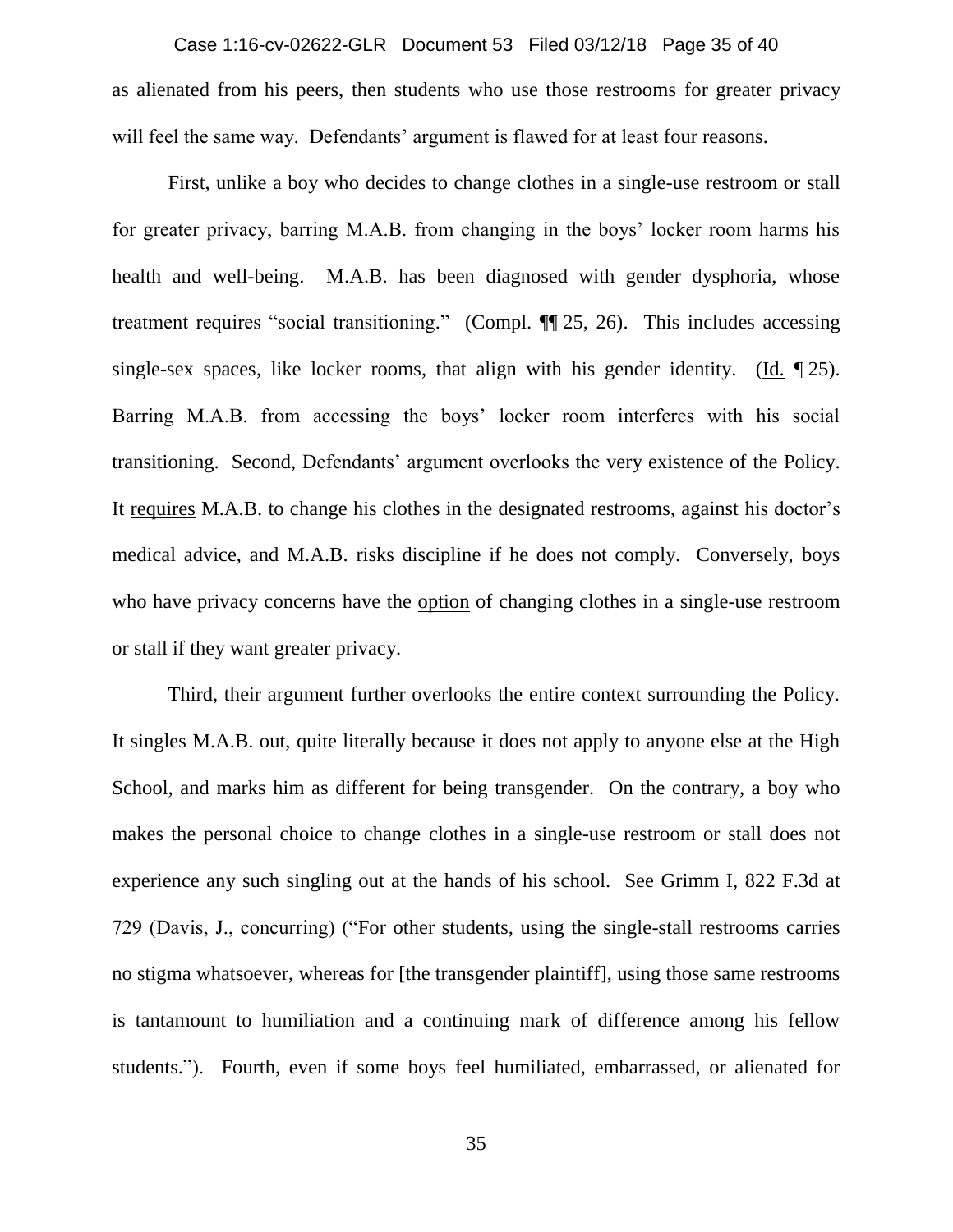deciding to change clothes in a single-use restroom or stall, changing there still serves Defendants' privacy concerns because those boys still enjoy greater privacy. Defendants do not explain how preventing such ill feelings further the privacy rights of any students. Case 1:16-cv-02622-GLR Document 53 Filed 03/12/18 Page 36 of 40

Because Defendants contend that they may bar M.A.B. from the boys' locker room completely—despite the presence of single-use restrooms or stalls—by implication, Defendants are arguing that the presence of M.A.B. in the boys' locker room—itself—is what infringes on the privacy rights of other boys.<sup>16</sup> Defendants do not provide any explanation for why completely barring M.A.B. from the boys' locker room protects the privacy of other boys changing there, while the availability of single-use restrooms or locker room stalls does not. Nor does the Court find any. M.A.B.'s presence in the boys' locker room "provides no more of a risk to other students' privacy rights than the presence of an overly curious student of the same biological sex who decides to sneak glances at his or her classmates" while they change their clothes. See Whitaker, 858 F.3d at 1052. So, as in Whitaker, preventing M.A.B. from changing clothes in the boys' locker room "does nothing to protect the privacy rights" of students at the High School. See id.

Finally, just as in Whitaker, if Defendants were concerned that children with different-looking anatomies were changing clothes in the locker room together, "then it would seem that separate [locker rooms] also would be appropriate for pre-pubescent and

 $\overline{a}$ 

<sup>&</sup>lt;sup>16</sup> Defendants also dispute whether there are partitioned stalls for changing clothes in the boys' locker room. Because the Court is considering a motion to dismiss, the Court assumes as true M.A.B's allegation that such stalls are present.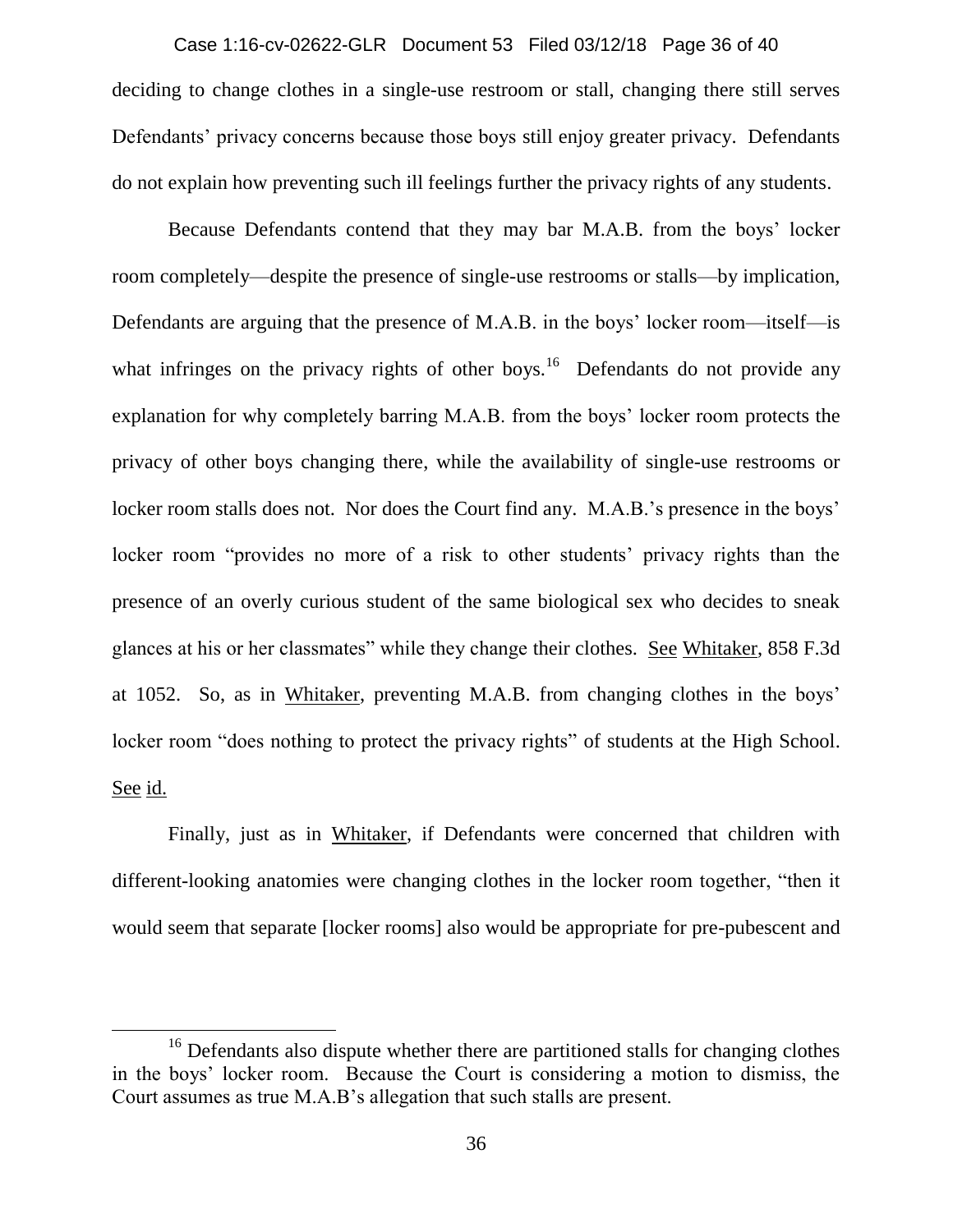post-pubescent children who do not look alike anatomically." Id. at 1052–53. But Defendants have not separated locker rooms in that manner. Case 1:16-cv-02622-GLR Document 53 Filed 03/12/18 Page 37 of 40

The Court, therefore, concludes that the Policy, as alleged, is not "substantially related" to protecting the privacy rights of students at the High School. See Virginia, 518 U.S. at  $524.<sup>17</sup>$ 

To conclude, M.A.B.'s claims come down to "a boy asking his school to treat him just like any other boy." Grimm III, 853 F.3d at 730 (Davis, J., concurring). The Court finds that Title IX and the Equal Protection Clause provide M.A.B. grounds to do so. Accordingly, the Court will deny Defendants' Motion to Dismiss.

# **C. Rule 65 Standard of Review**

 $\overline{\phantom{a}}$ 

Having considered Defendants' Motion to Dismiss, the Court will now consider

M.A.B.'s Motion for Preliminary Injunction.

The Court may grant a preliminary injunction if "specific facts . . . clearly show that immediate and irreparable injury, loss, or damage will result to the movant before the adverse party can be heard in opposition." Fed.R.Civ.P. 65(b). The purpose of a

 $17$  For the aforementioned reasons, the Court will deny the Motion as to M.A.B.'s claims under Articles 24 and 46 of the Maryland Declaration of Rights. Generally, Article 24 claims are read in pari materia with equal protection claims, except in limited circumstances when Article 24 may be interpreted more broadly. Ross v. Cecil Cty. Dep't of Soc. Servs., 878 F.Supp.2d 606, 622 (D.Md. 2012) (citing Koshko v. Haining, 921 A.2d 171, 194 n.22 (Md. 2007)). Because the Court denies the Motion as to M.A.B.'s equal protection claim, it necessarily follows that the Court will deny the Motion as to his Article 24 claim, which offers greater protections.

Article 46 "flatly prohibits gender based classifications, absent substantial justification." Giffin v. Crane, 716 A.2d 1029, 1037 (Md. 1998). For the same reasons that Defendants fail to show that the Policy, as alleged, has an exceedingly persuasive justification, the Court concludes that Defendants fail to demonstrate that there is "substantial justification" for the Policy. Accordingly, the Court will deny the Motion as to M.A.B.'s Article 46 claim.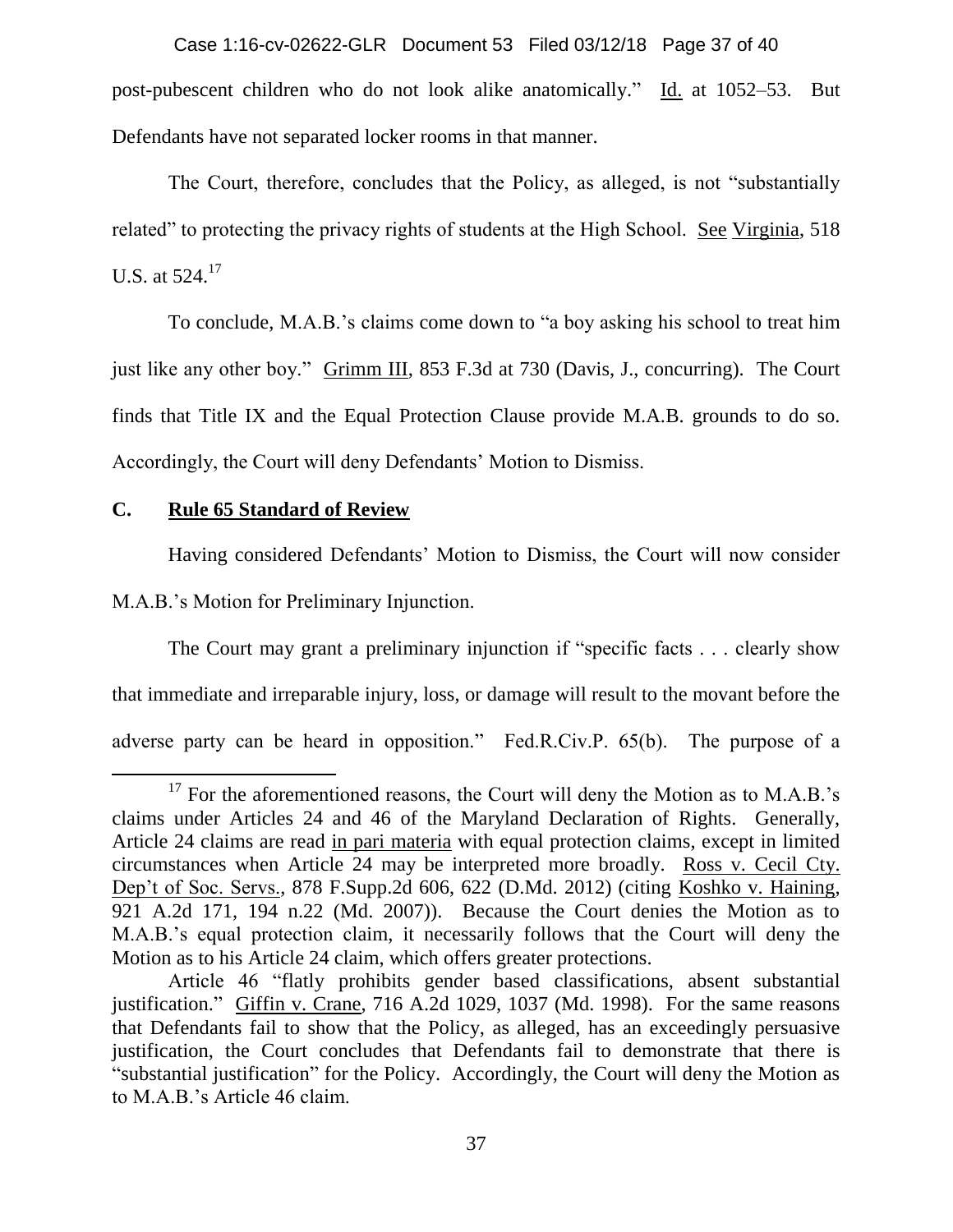preliminary injunction is to "protect the status quo and to prevent irreparable harm during the pendency of a lawsuit ultimately to preserve the court's ability to render a meaningful judgment on the merits." United States v. South Carolina, 720 F.3d 518, 524 (4th Cir. 2013) (quoting In re Microsoft Corp. Antitrust Litig., 333 F.3d 517, 525 (4th Cir. 2003)). A plaintiff seeking a preliminary injunction must demonstrate: (1) likelihood of success on the merits; (2) likelihood of suffering irreparable harm in the absence of preliminary relief; (3) the balance of equities favors preliminary relief; and (4) an injunction is in the public interest. Di Biase v. SPX Corp., 872 F.3d 224, 230 (4th Cir. 2017). Case 1:16-cv-02622-GLR Document 53 Filed 03/12/18 Page 38 of 40

### **D. Rule 65 Analysis**

In brief, the Court concludes that M.A.B. has not sufficiently shown that he faces irreparable harm without preliminary relief before the Court issues a decision on the merits.

To demonstrate a clear likelihood of suffering irreparable harm, a plaintiff seeking a preliminary injunction "must demonstrate more than just a 'possibility'" of the harm. Id. The irreparable harm to be suffered cannot be "remote" or "speculative." De Simone v. VSL Pharm., Inc., 133 F.Supp.3d 776, 799 (D.Md. 2015) (quoting Direx Israel, Ltd. v. Breakthrough Med. Corp., 952 F.2d 802, 812 (4th Cir. 1991)). Instead, the harm to be suffered must be "actual and imminent." Id. (quoting Direx, 952 F.2d at 812). A plaintiff must be likely to suffer the harm "before a decision on the merits can be rendered." Winter v. Nat. Res. Def. Council, Inc., 555 U.S. 7, 22 (2008) (quoting 11 Charles Alan Wright, Arthur R. Miller, & Mary Kay Kane, Federal Practice and Procedure § 2810.1 (2d ed. 1995)).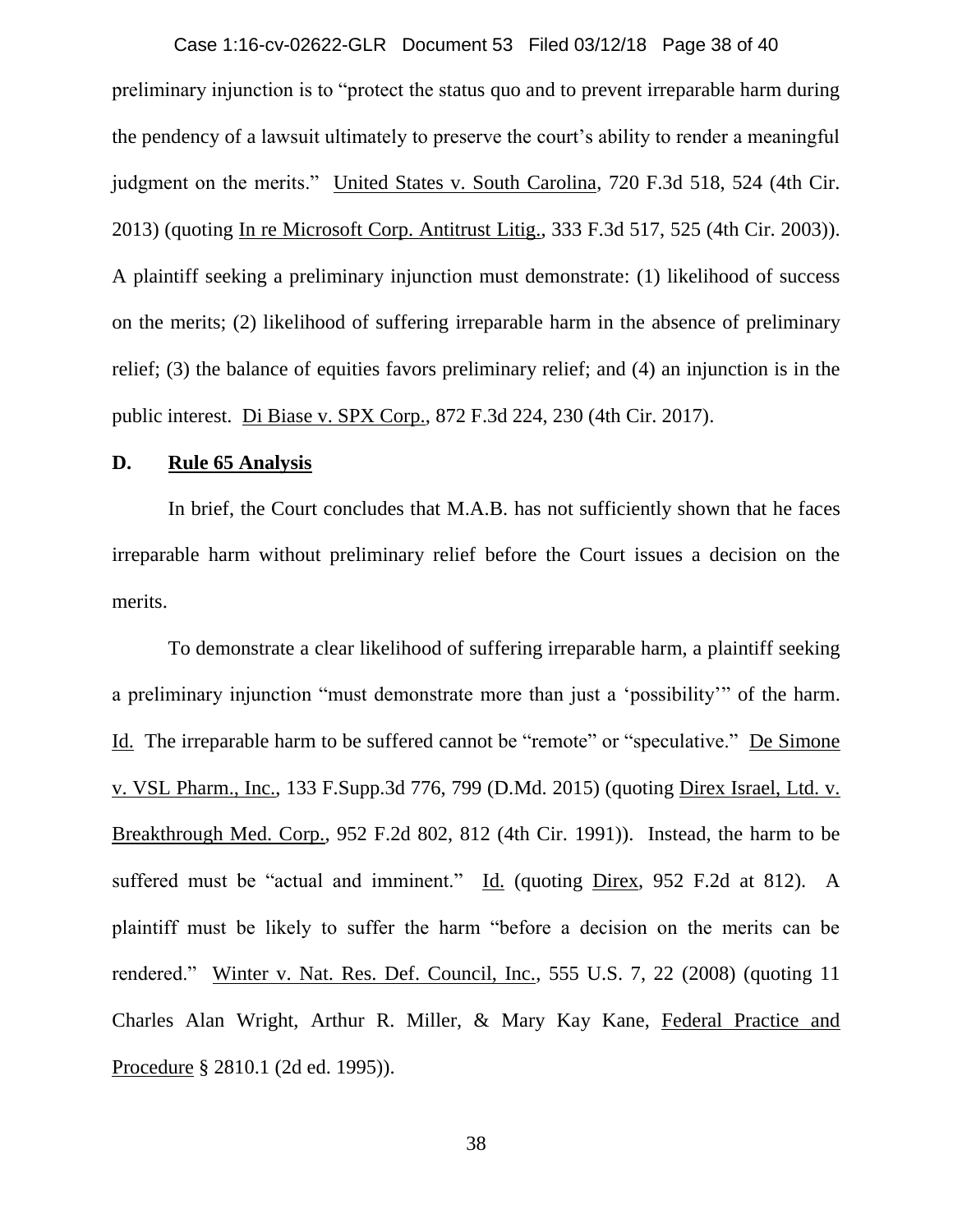Case 1:16-cv-02622-GLR Document 53 Filed 03/12/18 Page 39 of 40

Here, M.A.B. submits that he has demonstrated a clear likelihood of suffering irreparable harm. He is enrolled in physical education class for the 2018–2019 school year, which requires M.A.B. to change in a locker room when classes begin on September 4, 2018. (ECF No. 52). Defendants do not dispute that M.A.B. is enrolled in physical education for 2018–2019, but maintain that M.A.B. is not enrolled in that class for the current school year.

The Court agrees with Defendants. Because M.A.B. is not enrolled in physical education for the current school year, the harm he asserts is not "actual and imminent." De Simone, 133 F.Supp.3d at 799 (quoting Direx, 952 F.2d at 812). What is more, the parties do not dispute that M.A.B. will not need to use a locker room for any other purpose, such as participation in interscholastic athletics. Of course, it is certain M.A.B. will take physical education class when the following school year begins this September. Still, it is "speculative" whether the school year will begin before the Court will issue a decision on the merits. Id. (quoting Direx, 952 F.2d at 812); see Winter, 555 U.S. at 22 (citation omitted). Accordingly, aware that the parties likely hope for a resolution to this case before the following school year, the Court will order the parties to confer and submit to the Court a joint proposed scheduling order.

The Court will, therefore, deny the Motion for Preliminary Injunction without prejudice. M.A.B. may refile his Motion if there is a change in circumstances, and the Court would then set-in preliminary injunction hearing dates scheduled to conclude before September 4, 2018.

39